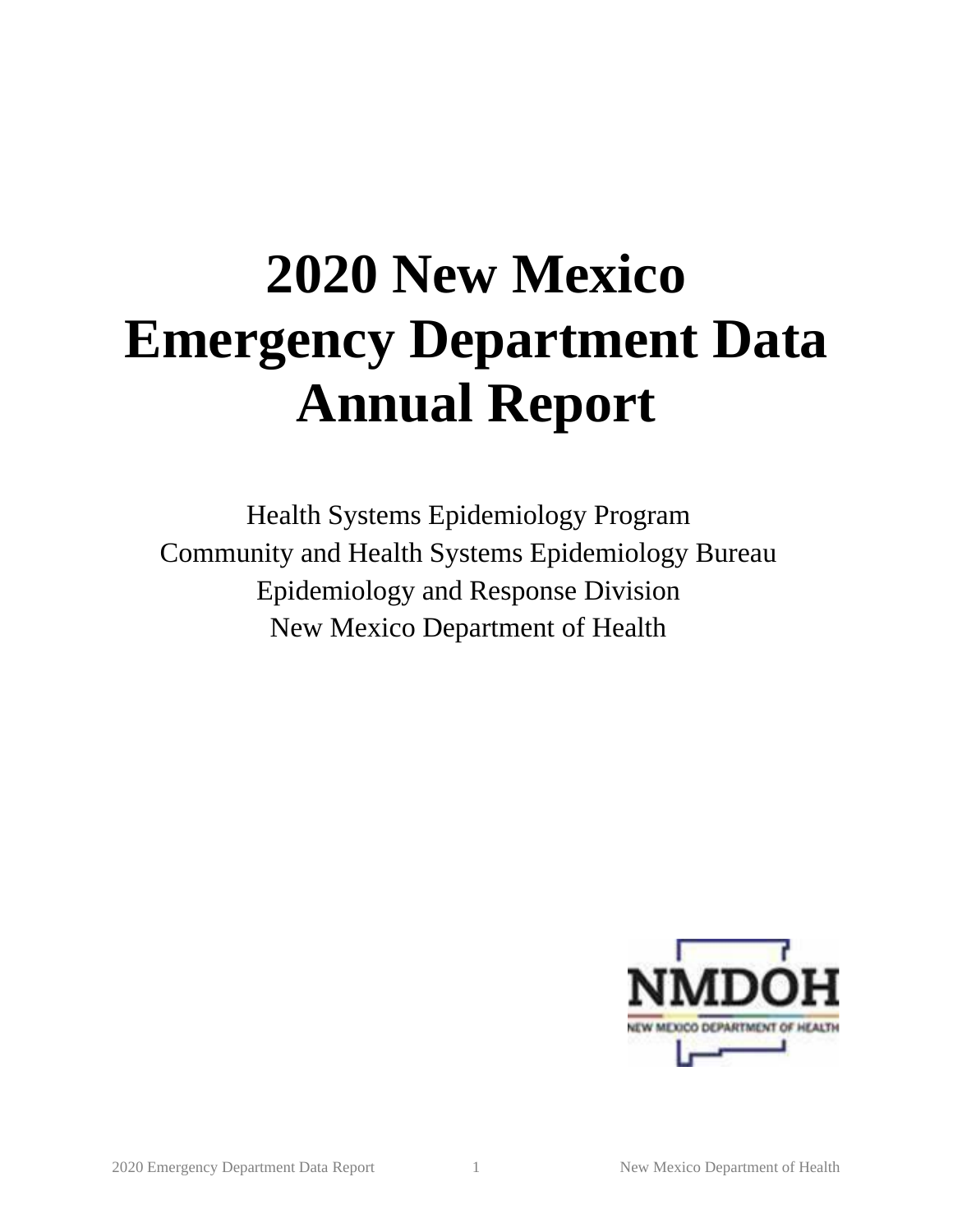## 2020 New Mexico Emergency Department Data Annual Report

*Report Prepared by:* Roselyn Thalathara, MPH Nora Holzinger, MA, MPH Samuel Swift, PhD, MPH

> *Data prepared by:* Elizabeth Davis, MA Pei Huang, PhD

Health Systems Epidemiology Program Community and Health Systems Epidemiology Bureau Epidemiology and Response Division New Mexico Department of Health



David Scrase, MD, Secretary of Health Laura Parajon, MD, MPH, Deputy Secretary of Health Christine Ross, MD, MPH, State Epidemiologist and Division Director Heidi Krapfl, MS, Deputy Division Director of Programs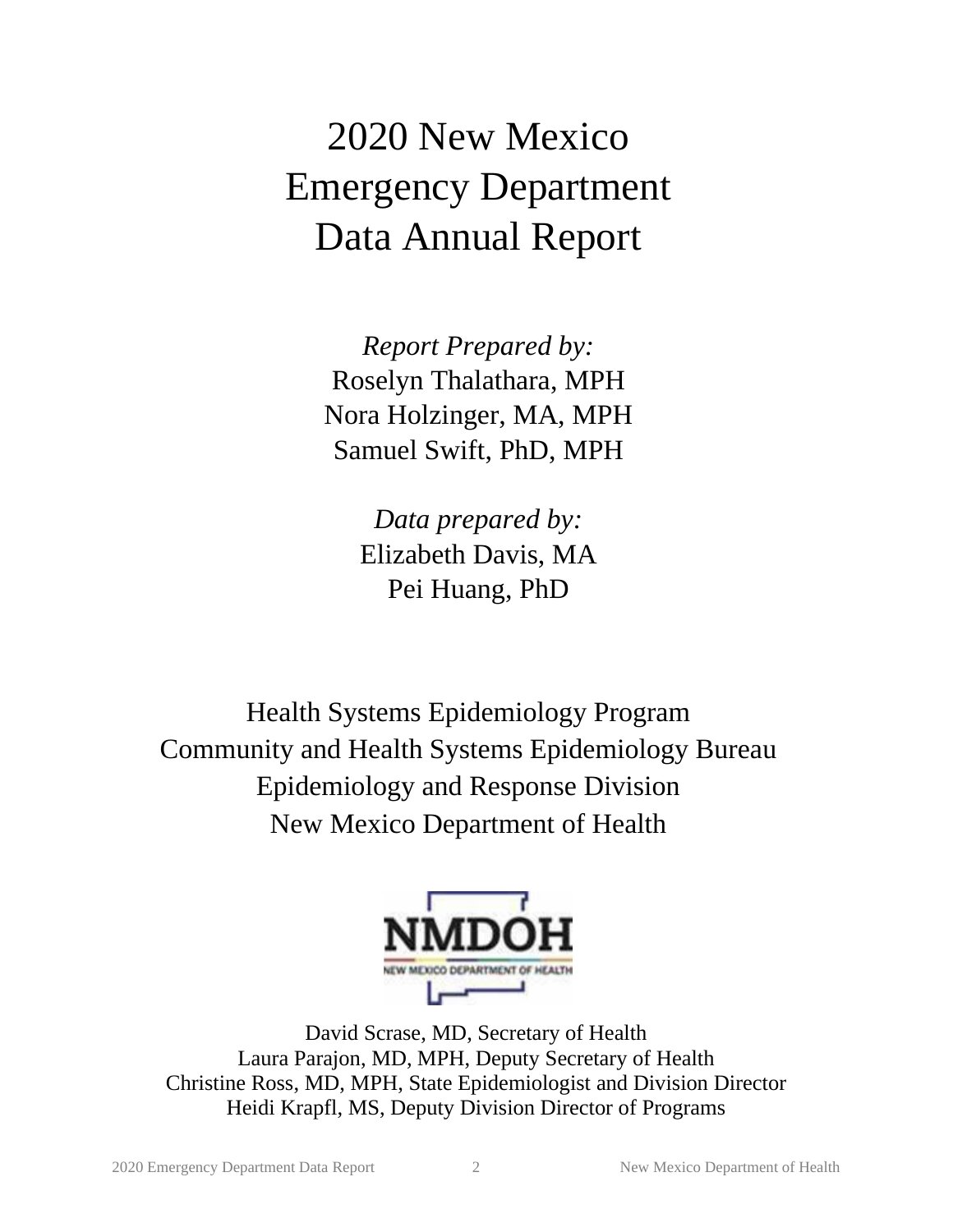### **Table of Contents**

| Table 3. Number of ED Visits and Percentage of Total Visits by Facility, NM, 2020  14           |  |
|-------------------------------------------------------------------------------------------------|--|
|                                                                                                 |  |
|                                                                                                 |  |
|                                                                                                 |  |
|                                                                                                 |  |
|                                                                                                 |  |
|                                                                                                 |  |
|                                                                                                 |  |
|                                                                                                 |  |
|                                                                                                 |  |
|                                                                                                 |  |
|                                                                                                 |  |
|                                                                                                 |  |
|                                                                                                 |  |
|                                                                                                 |  |
|                                                                                                 |  |
|                                                                                                 |  |
|                                                                                                 |  |
|                                                                                                 |  |
|                                                                                                 |  |
|                                                                                                 |  |
|                                                                                                 |  |
| Table 5. Rates of ED Visits (Age-adjusted per 100,000 Population) by Category of Diagnosis, NM, |  |
| Figure 18. Top 10 Rates of ED Visits by Principal Diagnosis Category and Sex, NM, 2020 25       |  |
| Figure 19. Top 10 Rates of ED Visits by Diagnosis Category (Any Diagnosis) and Sex, NM, 2020 26 |  |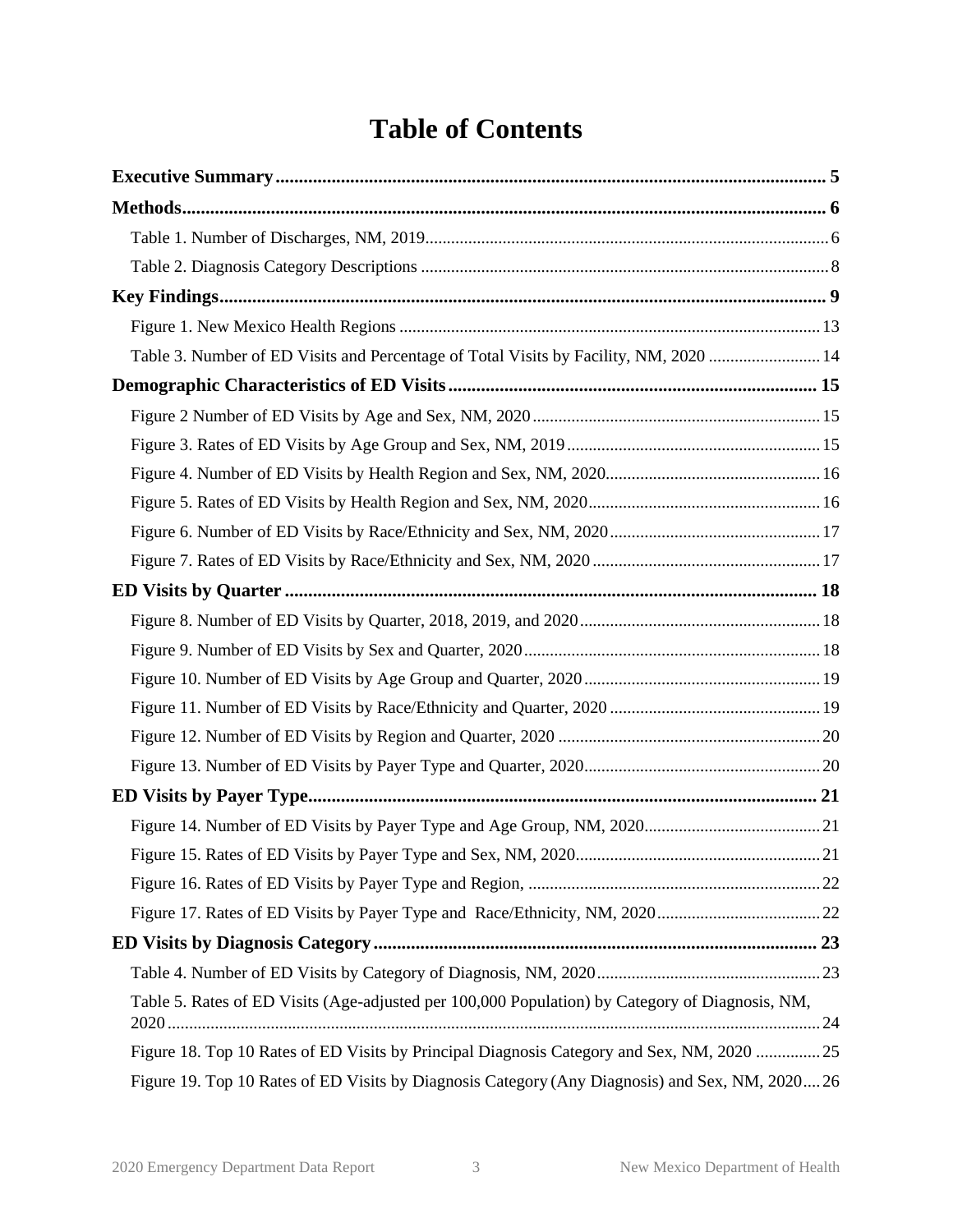| Figure 20. Top Five Categories of Rates of ED Visits (Principal Diagnosis) by Age Group, NM, 2020  |  |
|----------------------------------------------------------------------------------------------------|--|
| Figure 21. Top Five Categories of Rates of ED Visits (Any Diagnosis) by Age Group, NM, 2020  28    |  |
| Figure 22. Top Five Categories of Rates of ED Visits (Principal Diagnosis) by Region, NM, 2020  29 |  |
| Figure 23. Top Five Categories of Rates of ED Visits (Any Diagnosis) by Region, NM, 2020 30        |  |
|                                                                                                    |  |
| Figure 24. Number of ED Visits by Disposition Status and Age Group, NM, 202031                     |  |
|                                                                                                    |  |
|                                                                                                    |  |
|                                                                                                    |  |
|                                                                                                    |  |
|                                                                                                    |  |
|                                                                                                    |  |
|                                                                                                    |  |
|                                                                                                    |  |
|                                                                                                    |  |
| Injury                                                                                             |  |
| Figure 34. Rates of Opioid Overdose ED Visits by Age Group and Sex, NM, 202036                     |  |
| Figure 35. Rates of Opioid Overdose ED Visits by Health Region, NM, 2018-202036                    |  |
| Figure 36. Rates of Heroin Overdose ED Visits by Age Group and Sex, NM, 202037                     |  |
| Figure 37. Rates of Heroin Overdose ED Visits by Health Region, NM, 2018-202037                    |  |
|                                                                                                    |  |
|                                                                                                    |  |
| Figure 40. Rates of Motor Vehicle Accident ED Visits by Age Group and Sex, NM, 2020  39            |  |
| Figure 41. Rates of Motor Vehicle Accident ED Visits by Health Region, NM, 2018-2020  39           |  |
|                                                                                                    |  |
|                                                                                                    |  |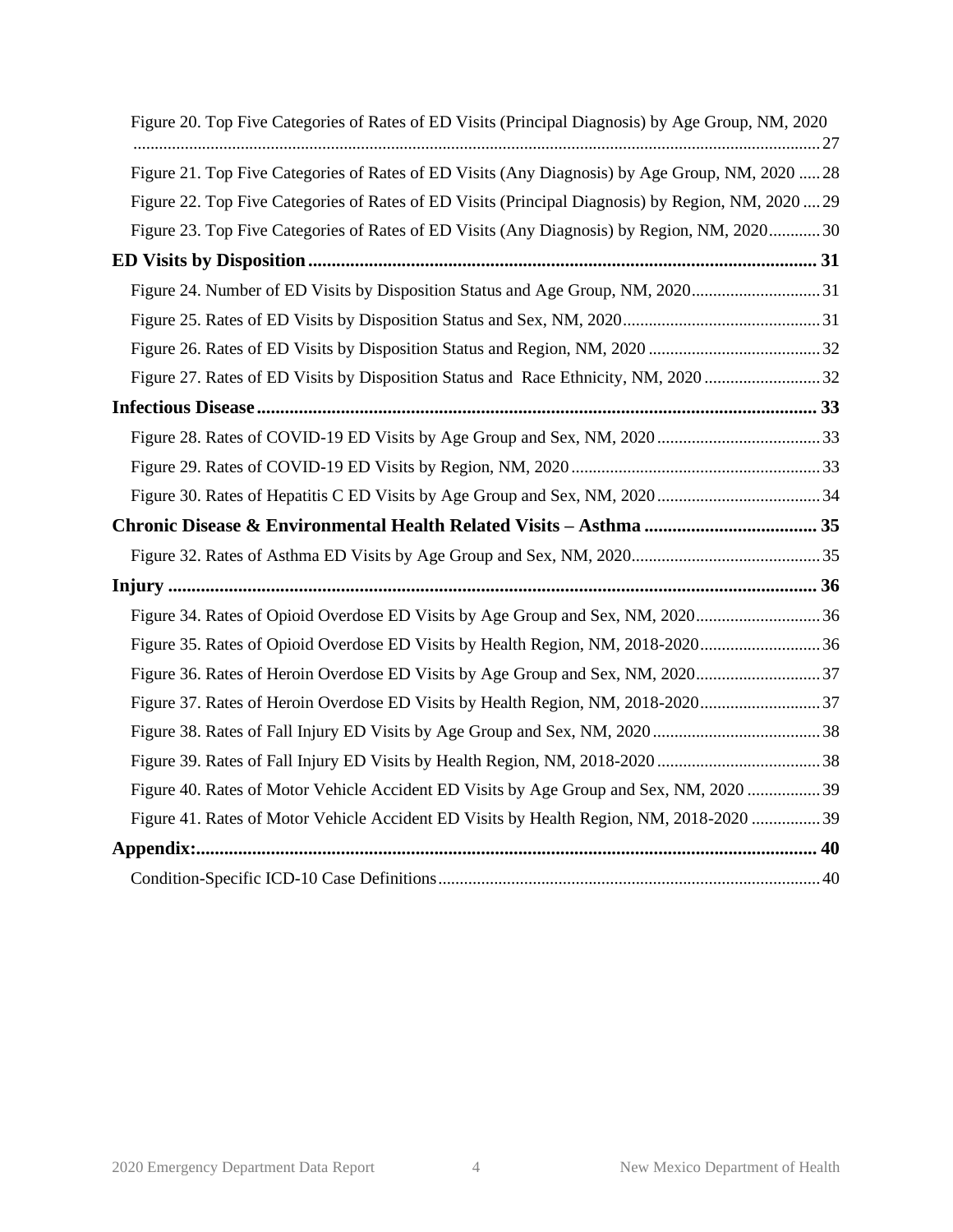#### **Executive Summary**

<span id="page-4-0"></span>This report presents overall New Mexico (NM) emergency department (ED) visit numbers, as well as rates by age, sex, race/ethnicity, and health region for NM residents.

Federal NM hospitals are not included in these data because they are not required to report their data to the New Mexico Department of Health (NMDOH); therefore, data from Indian Health Service (IHS) facilities and the Veterans Affairs (VA) hospital are not included. ED visits and rates in areas with large American Indian/Alaskan Native populations are lower than they would be if IHS hospital ED visit data were included. The NMDOH is exploring ways to include IHS and VA Hospital data in future reports. In addition, ED visits for NM residents to out-of-state hospitals are not included.

In 2020, 37 non-federal emergency departments reported 730,380 ED visits to the NMDOH. After exclusion criteria were applied to these data, 704,467 records (visits) remained for analysis. This number marked a sharp decline from 2019, which contained 840,007 ED visits. This sharp decline corresponds to public health orders in March 2020 that limited mass gatherings, temporarily closed non-essential businesses, and restricted non-essential health care services, procedures, and surgeries.

Of the reported ED visits, 52.6% of the visits were among females and 47.4% were among males. About 21.5% of all visits occurred among residents aged 65 years and older. The overall ED visit rate in 2020 for New Mexico residents was 33,202.96 visits per 100,000 population. The Southeast Region had the highest rate of New Mexico ED visits in 2020 (41,324.49 visits per 100,000 population). Overall, there was a drop in ED visits in 2020 from previous years, and this drop was highest in the second quarter of 2020, when there were 158,459 visits as opposed to 201,982 visits during the same time in 2019. This drop was seen across the subsequent three quarters of 2021.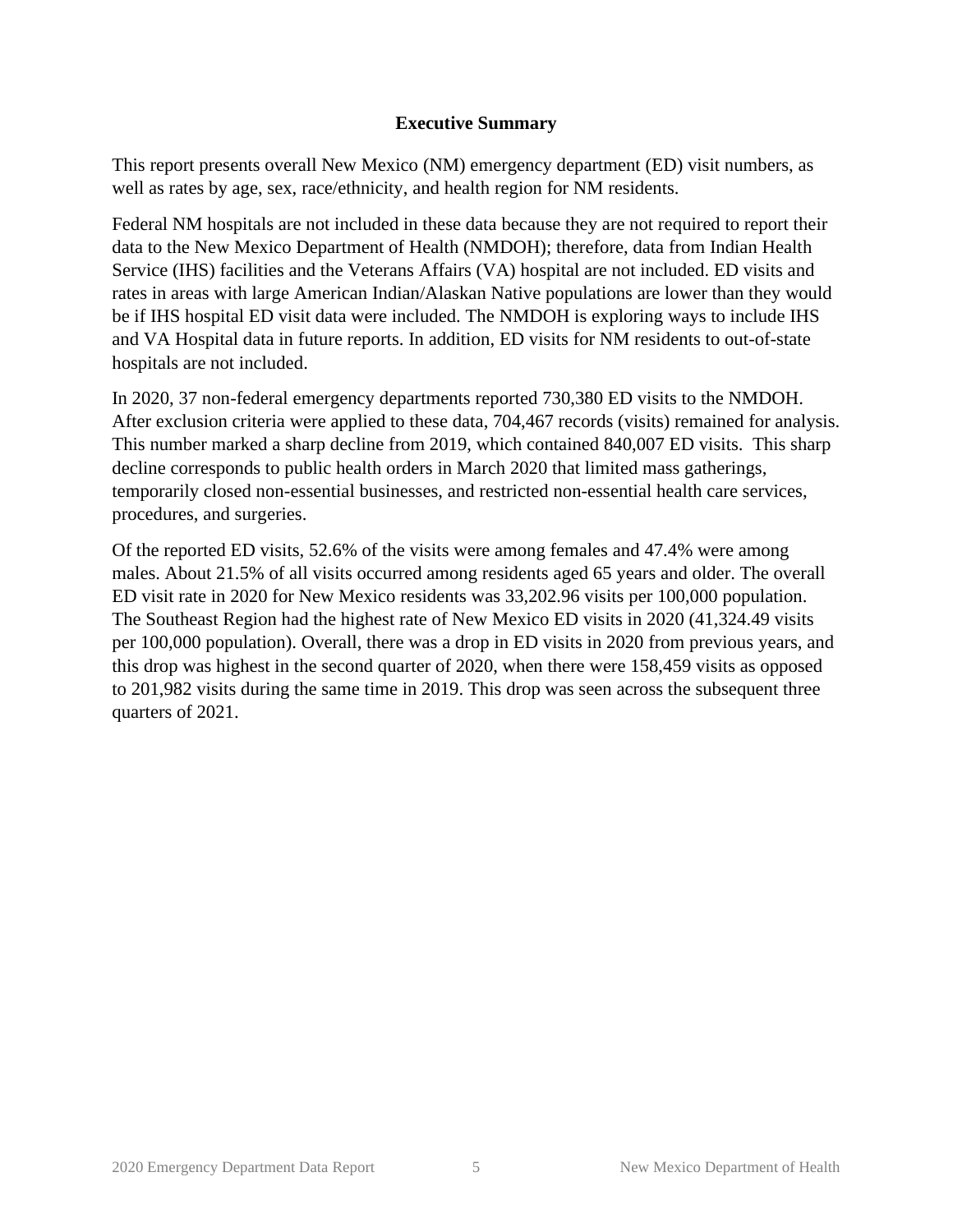#### **Methods**

<span id="page-5-0"></span>The New Mexico Public Health Act grants the NMDOH the authority to "investigate, control and abate the cause of disease" (Section 24-1-3C). Additional authority was enacted on April 30, 2009, requiring all non-federal emergency departments in the State of New Mexico to report ED data to the NMDOH (NMAC 7.4.3.10). ED data (2010-2019) have been requested annually via letter from all non-federal New Mexico emergency departments.

In this report, ED discharge rates were calculated using the New Mexico 2020 population estimates as determined by the NM Population Estimates, Geospatial and Population Studies (GPS) Program at the University of New Mexico [\(https://gps.unm.edu/\)](https://gps.unm.edu/). Population estimates from UNM were updated in October 2020.

This report provides policy makers and the public and with an overview of the analysis of ED visits to non-federal emergency facilities in the state. These data were verified by each submitting hospital, and then submitted to the NMDOH for analysis. This report does not include ED visits by New Mexicans to facilities outside the state, or to Indian Health Service (IHS) or Veterans Affairs (VA) facilities.

Some records were excluded from the data reported due to missing information. As indicated in Table 1 below, records with unknown ZIP codes (and therefore unknown health region), unknown sex, unknown age, and missing primary diagnosis codes were excluded. The exclusion criteria above are not mutually exclusive. For example, a record may have both unknown sex and unknown primary diagnosis.

<span id="page-5-1"></span>Table 1. Number of Discharges, NM, 2019

| <b>Total Records Collected</b>           | 730,380 |
|------------------------------------------|---------|
| <b>Record Exclusion*</b> for 2020 ED     | 25,913  |
| Out-of-State or Unknown ZIP Code         | 24,395  |
| Missing/Invalid Principal Diagnosis Code | 776     |
| Unknown Sex                              | 72      |
| Unknown Age                              | 1,039   |
| <b>Records Remaining (Total)</b>         | 704,467 |

\*Note: The exclusion criteria listed in the table are not mutually exclusive. For example, a record may have both unknown sex and unknown Principal diagnosis.

**Definitions for Diagnoses and Procedures:** The ED diagnoses contained in the database were coded using the International Classification of Diseases, Tenth Revision, Clinical Modification (ICD-10-CM). Definitions for diagnoses and procedures presented in this report may be found at [http://www.cdc.gov/nchs/icd/icd10cm.htm.](http://www.cdc.gov/nchs/icd/icd10cm.htm)

**Rate Calculations:** All rates presented are per 100,000 population. We present crude rates (specific within each age group) and age-adjusted rates. Rates were age-adjusted to the 2000 U.S. standard population. [\(https://ibis.health.state.nm.us/resource/AARate.html;](https://ibis.health.state.nm.us/resource/AARate.html) [https://www.cdc.gov/nchs/data/statnt/statnt20.pdf\)](https://www.cdc.gov/nchs/data/statnt/statnt20.pdf).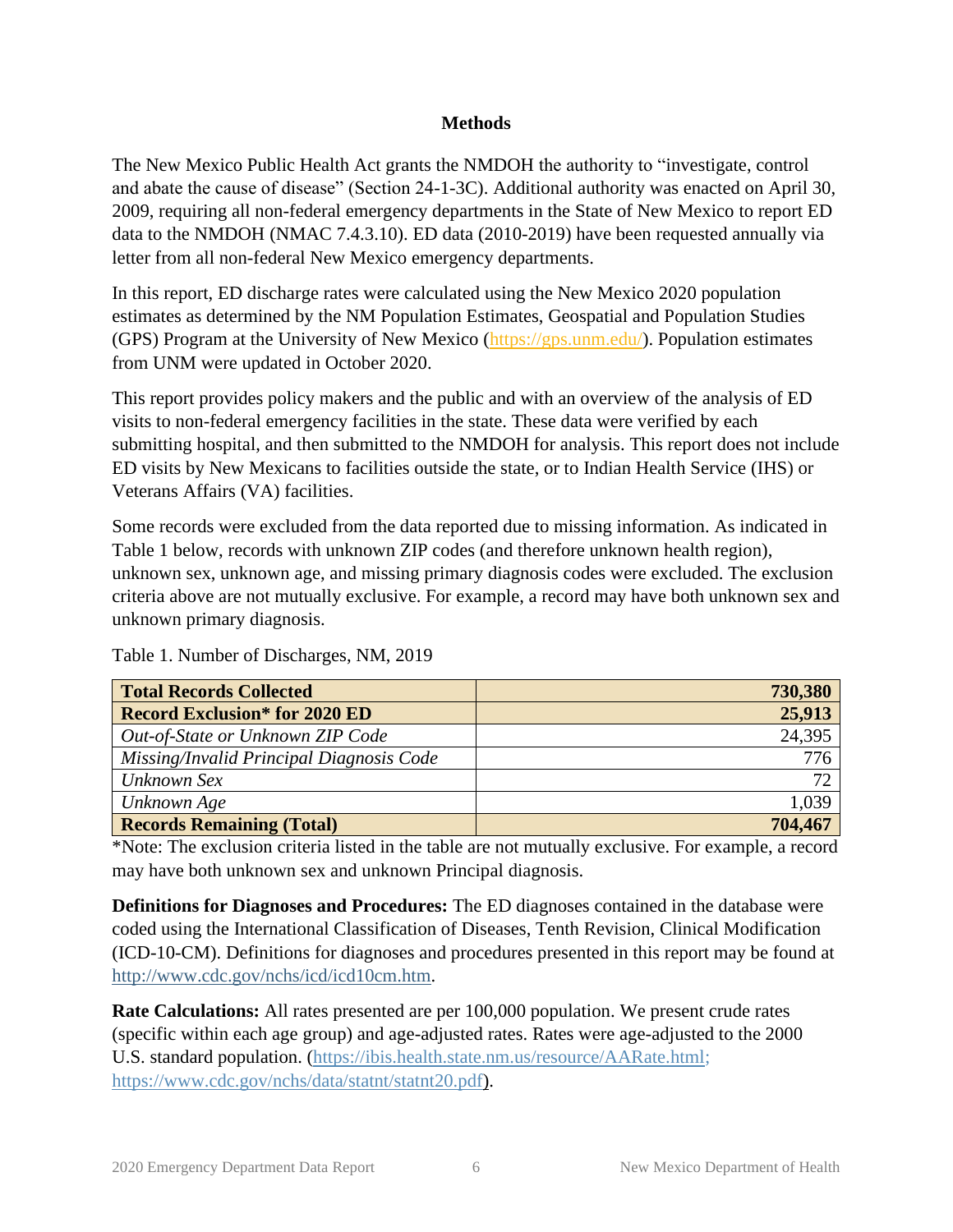**Limitations:** Federal NM hospitals are not included in these data; therefore, data from IHS and the VA hospital are not included. ED visits and rates in areas with large American Indian/Alaskan Native populations are lower than they would have been had IHS data been included. The NMDOH is exploring ways to include IHS and VA hospital data in future reports. ED visits by NM residents to out-of-state hospitals are not included.

**Diagnosis Categories:** Each ED visit record has only one Principal diagnosis code and up to 44 subsequent diagnosis codes. The count under "Principal Diagnosis" in this report is mutually exclusive from each subsequent diagnosis category (see Table 4). "All Diagnoses" includes the principal diagnosis code and all subsequent codes. For counts under "All Diagnoses," one ED visit is counted once under each of the categories. A discharge is counted once, even if it has multiple diagnosis codes that fall into a single category (Table 5). Table 2 contains the diagnosis category (DC) numbers  $(DC_1 - DC_2)$  with the diagnosis category descriptions that appear in Figures 18 - 23. For example, if a resident went to the ED and was discharged with two diagnosis codes that both fell under the "Certain infectious and parasitic diseases" category, these would both be under DC\_1 and would be counted only once.

**Condition-specific ICD-10 Visits**: The conditions included in this report for in-depth analyses are hepatitis C virus (HCV), asthma, opioid overdoses, heroin overdoses, falls, and motor vehicle accidents. Refer to the appendix on page 42 for the ICD-10-CM codes used to define each condition. The rates for these conditions were calculated based on "All Diagnoses" (Principal diagnosis and all subsequent diagnoses).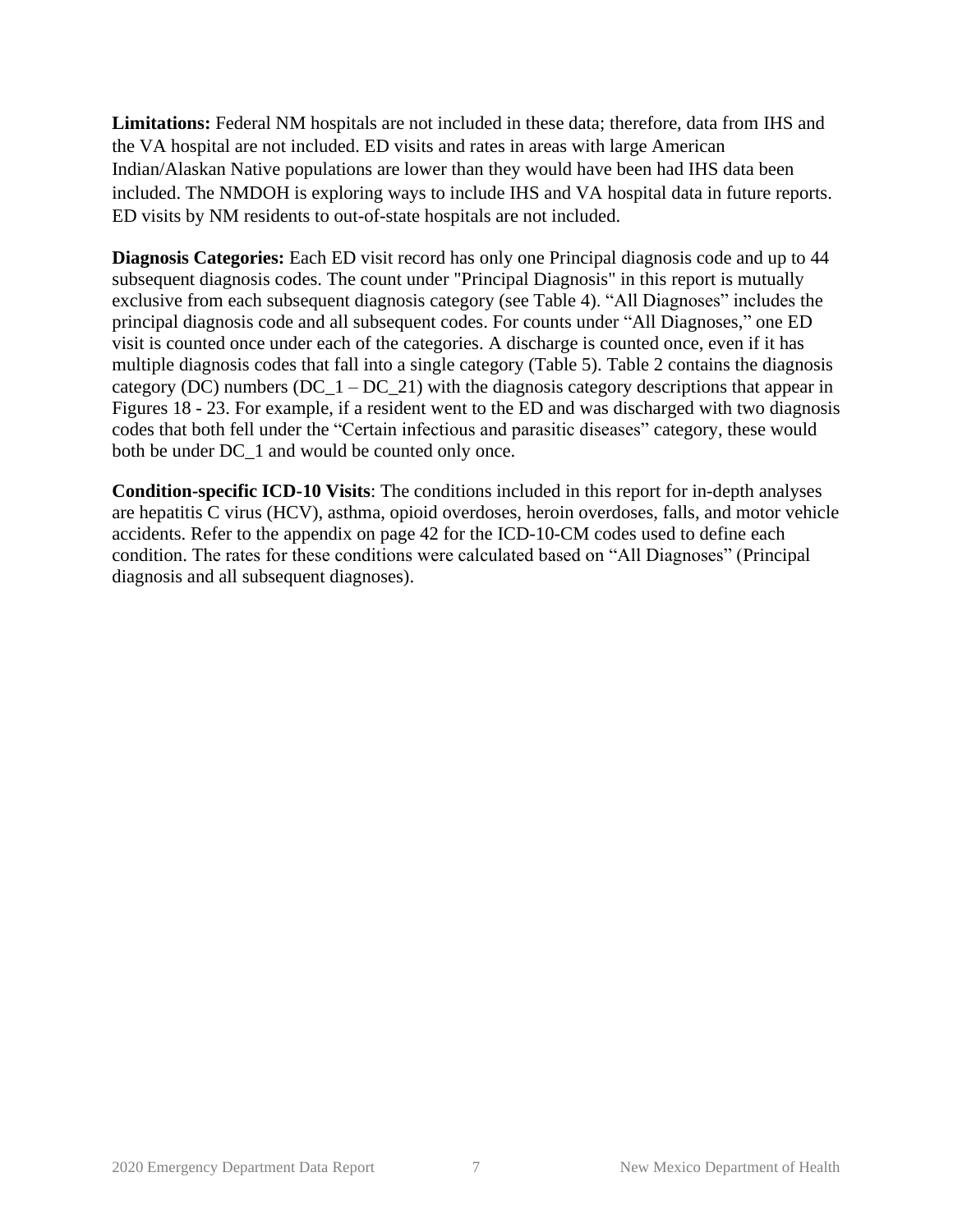| <b>Diagnosis</b><br><b>Categories</b> | <b>Diagnosis Category Description</b>                                                                  | $ICD-10-CM$<br><b>Codes Range</b> |
|---------------------------------------|--------------------------------------------------------------------------------------------------------|-----------------------------------|
| $DC_1$                                | Certain infectious and parasitic diseases                                                              | A00 - B99                         |
| $DC_2$                                | Neoplasms                                                                                              | $C00 - D49$                       |
| $DC_3$                                | Diseases of the blood and blood-forming organs and certain disorders<br>involving the immune mechanism | D50 - D89                         |
| $DC_4$                                | Endocrine, nutritional, and metabolic diseases                                                         | E00 - E89                         |
| $DC_5$                                | Mental, behavioral, and neurodevelopmental disorders                                                   | F01 - F99                         |
| $DC_6$                                | Diseases of the nervous system                                                                         | G00 - G99                         |
| $DC_7$                                | Diseases of the eye and adnexa                                                                         | H00 - H59                         |
| $DC_8$                                | Diseases of the ear and mastoid process                                                                | H60 - H95                         |
| $DC_9$                                | Diseases of the circulatory system                                                                     | $IO0 - I99$                       |
| $DC_10$                               | Diseases of the respiratory system                                                                     | $J00 - J99$                       |
| $DC_11$                               | Diseases of the digestive system                                                                       | K00 - K95                         |
| $DC_12$                               | Diseases of the skin and subcutaneous tissue                                                           | L00 - L99                         |
| $DC_13$                               | Diseases of the musculoskeletal system and connective tissue                                           | M00 - M99                         |
| $DC_14$                               | Diseases of the genitourinary system                                                                   | N00 - N99                         |
| $DC_15$                               | Pregnancy, childbirth, and the puerperium                                                              | $OOO - O9A$                       |
| $DC_16$                               | Certain conditions originating in the perinatal period                                                 | $P00 - P96$                       |
| $DC_1$ 7                              | Congenital malformations, deformations, and chromosomal abnormalities                                  | $Q00 - Q99$                       |
| $DC_18$                               | Symptoms, signs, and abnormal clinical and laboratory findings, not elsewhere<br>classified            | $R00 - R99$                       |
| $DC_19$                               | Injury, poisoning and certain other consequences of external causes                                    | $S00 - T88$                       |
| $DC_20$                               | External causes of morbidity                                                                           | V00 - Y99                         |
| $DC_21$                               | Factors influencing health status and contact with health services                                     | $Z00 - Z99$                       |

<span id="page-7-0"></span>Table 2. Diagnosis Category Descriptions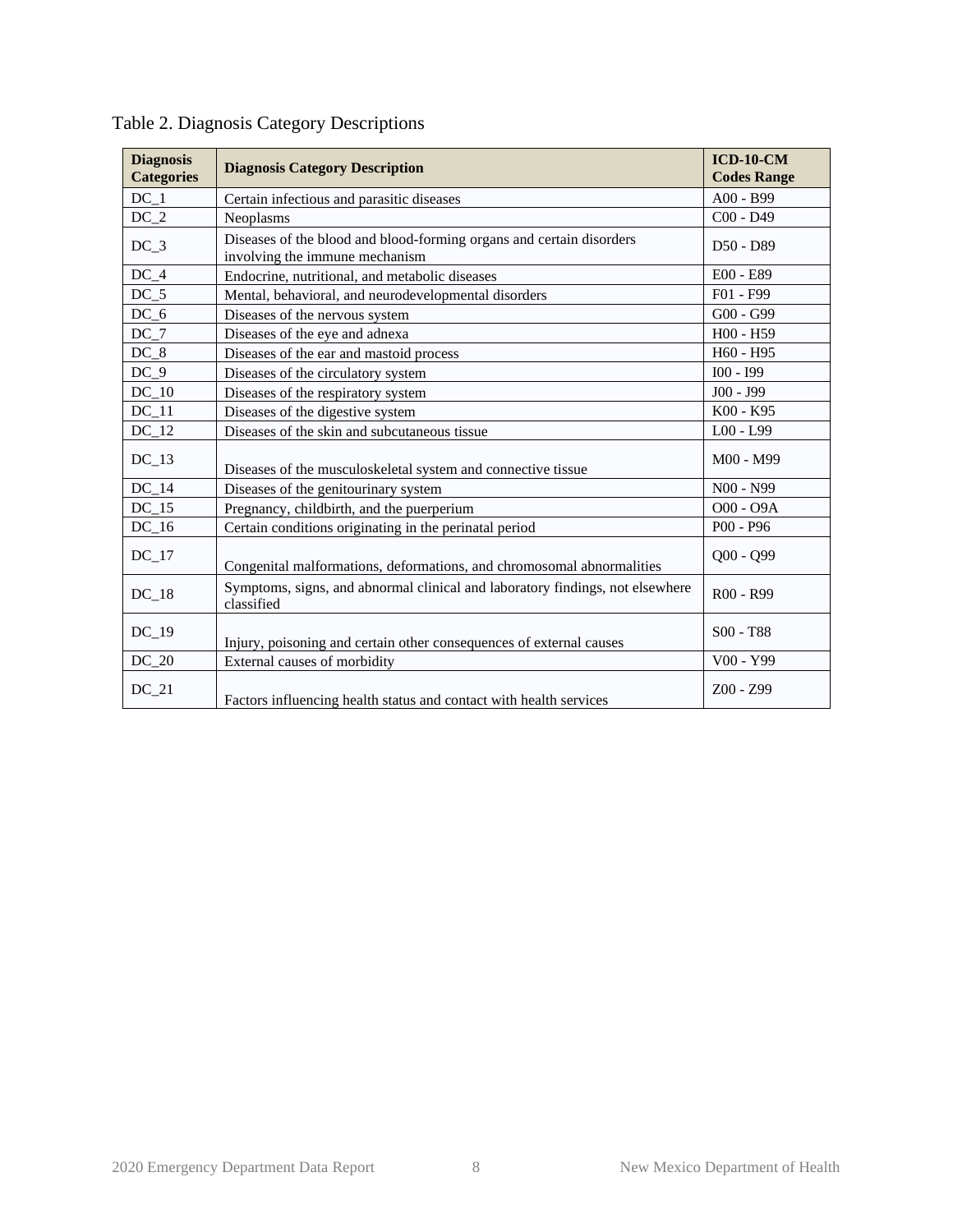### **Key Findings**

### <span id="page-8-0"></span>*Overview of Emergency Department Hospitals*

- Thirty-seven non-federal facilities reported data in 2020.
- Of the 37 reporting facilities, University of New Mexico Hospitals (Sandoval Regional and University Hospital) had the highest number of ED visits, with 82,188 visits representing 11.25% of the total ED visits for the year.
- Guadelupe County Hospital had the lowest number of ED visits, with 1,999 visits representing 0.27% of the total ED visits for the year.

### *Demographic Characteristics of Emergency Department Visits (pages 16-20)*

- Except for ages 45 to 64, females had higher rates of ED visits compared to males. The difference between females and males is greatest in the 15-44 age range, where females had a rate of 42,901 visits per 100,000 population, and males had a rate of 34,530.1 visits per 100,000 population.
- The Metro Region had the highest number of ED visits with 157,108 visits. The Northwest Region had the lowest, with 74,913 visits (see Figure 1 (page 15) for a map of health regions) (data not shown).
- The Southeast Region had the highest rate of ED visits with a rate of 41,324.4 visits per 100,000 population. The Southwest Region followed, with a rate of 435,910.3 visits per 100,000 population (data not shown). Additionally, the Southeast Region had the greatest difference between female and male ED visit rates, with a rate of 45,826.2 per 100,000 population for females and 37,267.2 for males.
- Females in the Southeast Region showed a much higher rate of ED visits than females of other regions (45,826.2 visits per 100,000 population). The Southeast Region had a higher rate of ED visits overall (41,324.4 visits per 100,000 population) compared to the state-wide rate (33,202.9 visits per 100,000 population) (data not shown).
- African Americans had the highest overall rate of ED visits, with a rate of 43,818.2 visits per 100,000 population (data not shown). This racial/ethnic group also had the highest female rate of ED visits (46,648.3 visits per 100,000 population). American Indians or Alaskan Natives had the highest ED visit rate for males in 2020 (41,992.2 visits per 100,000 population).

### *Emergency Department Visits by Payer Type (pages 23-25)*

- Medicaid represented the largest payer type for ED visits with 312,814 visits in 2020. This was followed by Medicare (174,055 visits) and private insurance (148,085 visits).
- The Northwest Region had the highest rate of Medicaid payers (19,146.3 visits per 100,000 population). The Metro Region had the lowest rate of Medicaid payments (13,860 visits per 100,000 population).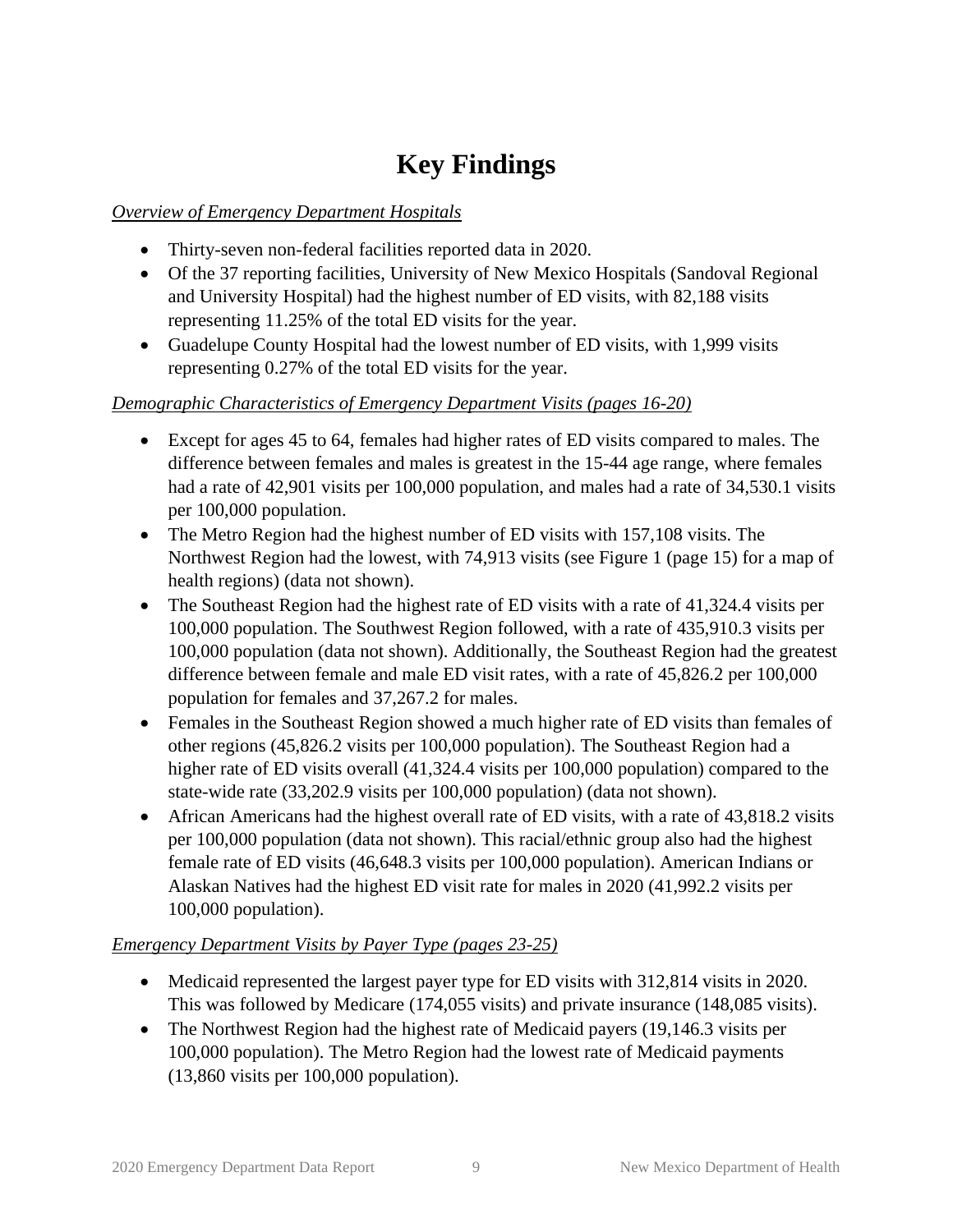### *Emergency Department Visits by Diagnosis Category (pages 25-33)*

- For "Principal Diagnosis," the highest rate of ED visits was in the "Symptoms, signs and abnormal clinical and laboratory findings, not elsewhere classified" category with a rate of 6,488.5 visits per 100,000 population. These visits include cases that are not otherwise specified or of unknown etiology, cases requiring follow-up, or cases for which, after extensive follow-up, no specific diagnosis was made. This was followed by the category "Injury, poisoning and certain other consequences of external causes," with a rate of 5,936.5 visits per 100,000 population. For all diagnosis categories, the highest rate fell into the "Factors influencing health status and contact with health services" category (19,003.9 visits per 100,000 population).
- For "Principal Diagnosis," the highest rate for females was "Symptoms, signs and abnormal clinical and laboratory findings, not elsewhere classified" (7,176.8 visits per 100,000 population). For males, the highest rate fell into the category "Injury, poisoning and certain other consequences of external causes" (6,459.2 visits per 100,000 population). When looking at "Any Diagnosis," the highest rate fell into the category "Factors influencing health status and contact with health services" for both sexes (20,740.6 visits per 100,000 population for females, 17,372.3 visits for males). This was followed by "Symptoms, signs and abnormal clinical and laboratory findings, not elsewhere classified" (14,089.1 visits per 100,000 population for females, 11,882.5 visits for males).
- For "Any Diagnosis" listed by age group, "Symptoms, signs and abnormal clinical and laboratory findings, not elsewhere classified" had the highest rate in the 65 years and over group, with a rate of 17,346 visits per 100,000 population.
- The Southeast Region had the highest rate of visits categorized as "Symptoms, signs and abnormal clinical and laboratory findings, not elsewhere classified" for the principal diagnosis code at 7,989.7 visits per 100,000 population. The Southeast Region also had the highest rate of visits categorized as "Injury, poisoning and certain other consequences of external causes" for principal diagnosis code at 7,624.1 visits per 100,00 people.

#### *Emergency Department Visits by Patient Disposition (pages 34-35)*

- Routine discharges accounted for 79.1% of total ED visits (633,086 visits/704,467 total visits). There was a higher rate of females with routine discharges than males: 32,127.7 visits per 100,000 population and 28,232.7 visits per 100,000 population, respectively.
- The rate of "left against medical advice" for ED visits in 2020 was 1,548.6 visits per 100,000 population. This disposition was highest for the 15–44-year-old age group (8477 visits) and the rate was highest in the Southeast Region (988.5 per 100,000 population) and Southwest Region (881.8 visits per 100,000 population). Males left against medical advice at a higher rate than females (856 visits per 100,000 population compared to 692.5 visits per 100,000 population).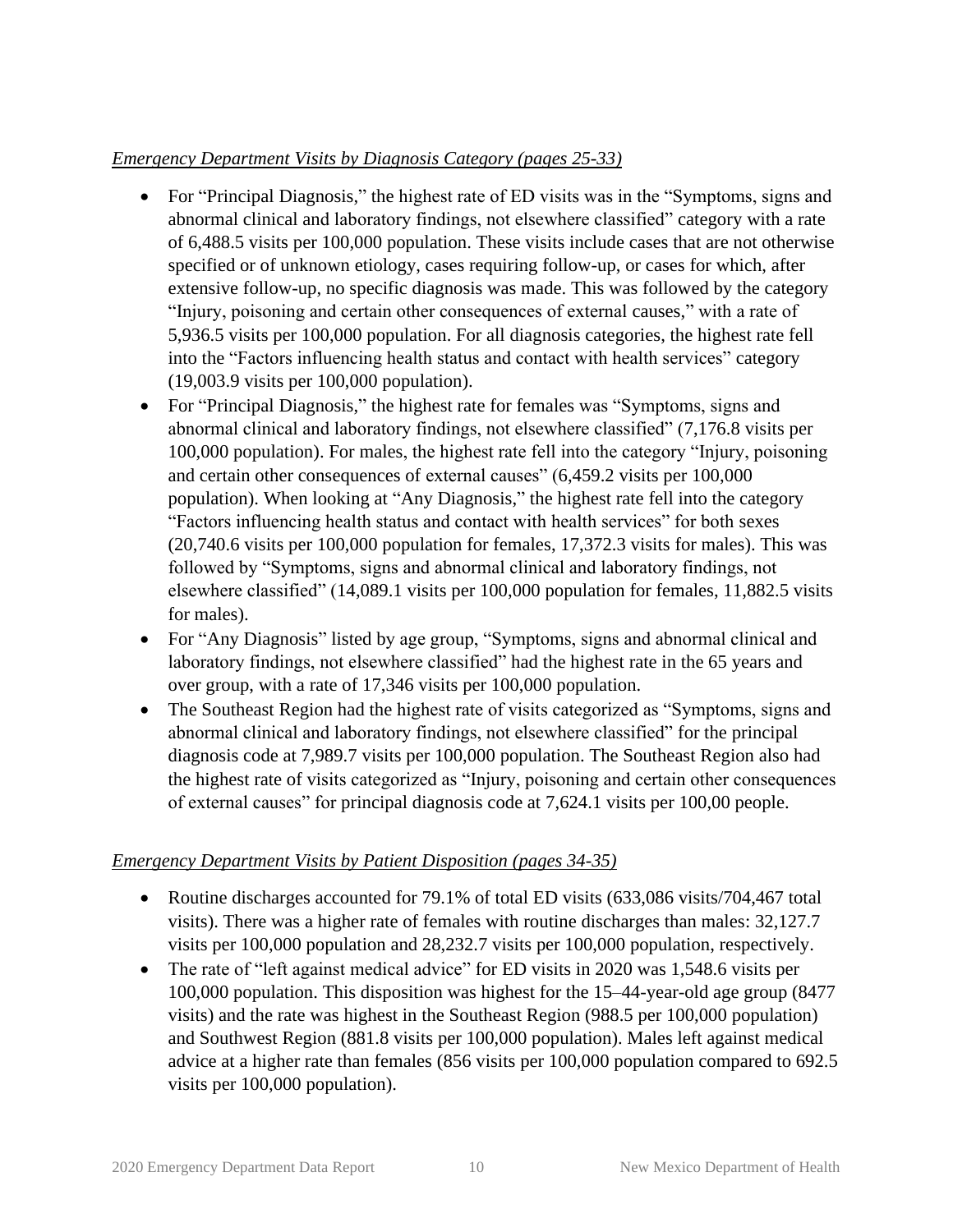• The number of dispositions coded as "expired" was highest in the 65 and over age group (4,151 visits). By region, the rate was lowest in the Metro Region (220.1 visits per 100,000 population) and highest in the Southeast Region (708.7 visits per 100,000 population) in 2020.

### *Infectious Disease- COVID-19 (page 36)*

- In 2020, there were 24,428 COVID-19 ED visits (data not shown).
- Females had the higher rate of COVID-19 ED visits in all age groups except for the 65 and over age group.
- The highest rate of COVID-19 ED visits was among females in the 45 to 64 age group (1,532.1 visits per 100,000 population).
- The rate of COVID-19 ED visits was highest in the Northwest Region (1,570.3 visits per 100,000 population), followed closely by the Southeast Region (1,537.2visits per 100,00 population).

### *Infectious Disease – Hepatitis C Virus (HCV) (page 37)*

- There were 3,797 hepatitis C virus ED visits in 2020 (data not shown).
- Males in the 45-64 age group had more ED visits with a diagnosis of HCV (476.0 visits per 100,000 population) than any other age group and males had significantly higher visit rates than females across all the age groups.
- The Northeast Region had the highest rate in 2020, at 322.5 visits per 100,000 population. The Northwest Region had the lowest rate, at 140 visits per 100,000 population.
- In 2020 overall, the rate of ED visits related to HCV in New Mexico was 176.3 visits per 100,000 population, a decrease from 2019 (228 visits per 100,000 population) and from 2018 (261 visits per 100,000 population).

#### *Chronic Disease & Environmental Health Related Visits – Asthma (page 38)*

- There were 33,567 ED visits for asthma in 2020, or 1,583.7 ED visits per 100,000 population (data not shown).
- Except for ages younger than 15 years, females accounted for higher ED visit rates than males for asthma. Females in the 15-44-year-old age group had a higher overall rate than any other age group (2,766.4 visits per 100,000 population).
- In 2020, the ED visits rates with an asthma diagnosis were the highest for the Southeast Region (2,168.2 visits per 100,000 population) and Southwest Region (1,548.3 visits per 100,000 population).
- In 2020 overall, the rate of ED visits related to asthma in New Mexico was lower than 2018 and 2019.

#### *Injury – Opioid Overdose (page 39)*

• In 2020, a total of 1,779 ED visits occurred due to an opioid overdose (data not shown).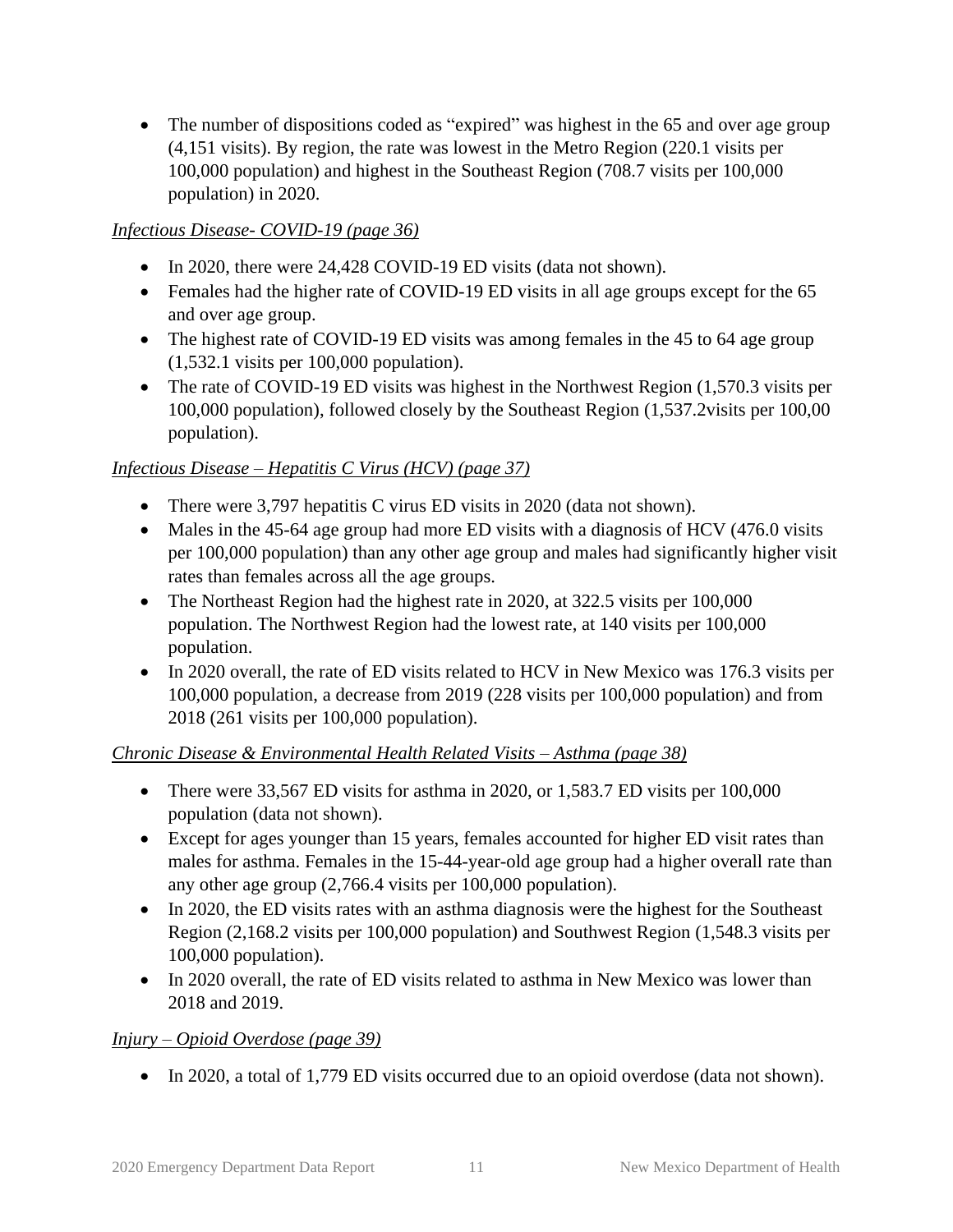- The age group of 15-44-year-olds had the highest rate (250.7 visits per 100,000 population).
- For the period of 2018-2020, the Northeast Region had the highest rate in all three years.
- In 2020 the rate of ED visits related to opioids in New Mexico was 82.9 visits per 100,000 population. This is a slight increase from both 2018 and 2019 (80.2 visits and 78.7 visits per 100,000 population, respectively).

### *Injury – Heroin Overdose (page 40)*

- In 2020, a total of 592 ED visits occurred due to a heroin overdose (data not shown).
- Males 15-44 had a rate of 80.3 visits per 10,000 population, which was more than double the rate of females in the same age group (31.7 visits per 100,000 population). Males had higher rates than females in any age group.
- The Northeast Region has had the highest rate for all three years from 2018 to 2020.
- In 2020 overall, the rate of ED visits related to heroin in New Mexico was 29.8 per 100,000 population, which is a slight decrease from 2019.

### *Injury – Fall Injuries (page 41)*

- In 2020, a total of 39,489 ED visits had a diagnosis related to fall injuries (data not shown).
- Except for ages younger than 15 years old, females had higher rates than males. Females 65 years or older had the highest rates at 4,431.8 visits per 100,000 population.
- The Southwest Region had the highest rate for 2020 (2,328.5 visits per 100,000 population), and the Metro Region had the lowest rate (1,257.7 visits per 100,000 population). For all five health regions, the rates for 2020 decreased from the previous years.
- Overall, in 2020 the rate of ED visits related to falls in New Mexico was 1,662.3 visits per 100,000 population, showing a continuous decrease starting in 2018 (2,326.4 visits per 100,000 population in 2019 and 2,129.6 visits per 100,000 population in 2018).

### *Injury – Motor Vehicle Injuries (page 42)*

- In 2020, a total of 8,498 ED visits occurred due to motor vehicle injuries (data not shown).
- Females in the 15-44-year-old age group had the highest rate, at 638.8 visits per 100,000 population. The rate of motor vehicle injuries was higher among females except for the 65+ age group, where males have a slightly higher rate than females (203.9 per 100,000 population compared to 200.5 per 100,000, respectively).
- The Southwest Region had the highest rate in 2020 (498.9 visits per 100,000 population). The Metro Region had the lowest rate (337.5 visits per 100,000 population).
- In 2020 overall, the rate of ED visits related to motor vehicle injuries in New Mexico was 382.6 visits per 100,000 population, showing a continuous decrease from 2018 (588.1 visits per 100,000 population) and 2019 (512.7 visits per 100,000 population).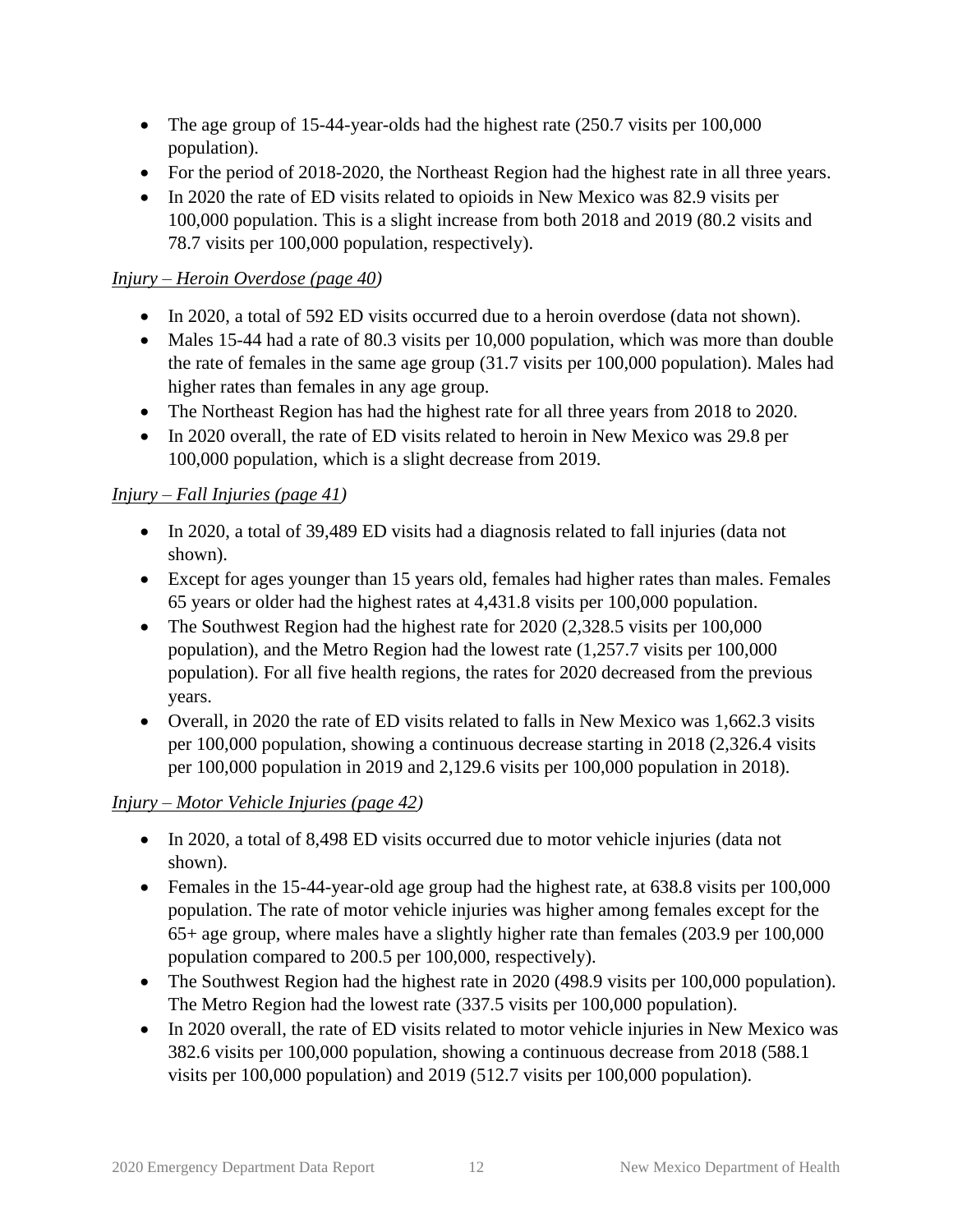<span id="page-12-0"></span>Figure 1. New Mexico Health Regions



**Northwest Region:** San Juan, McKinley, and Cibola counties

**Northeast Region:** Rio Arriba, Taos, Colfax, Union, Los Alamos, Santa Fe, Mora, San Miguel, Guadalupe, and Harding counties

**Metro Region:** Bernalillo, Sandoval, Torrance, and Valencia counties

**Southeast Region:** Quay, De Baca, Curry, Lincoln, Roosevelt, Chaves, Eddy, and Lea counties **Southwest Region:** Catron, Socorro, Grant, Sierra, Hidalgo, Luna, Doña Ana, and Otero counties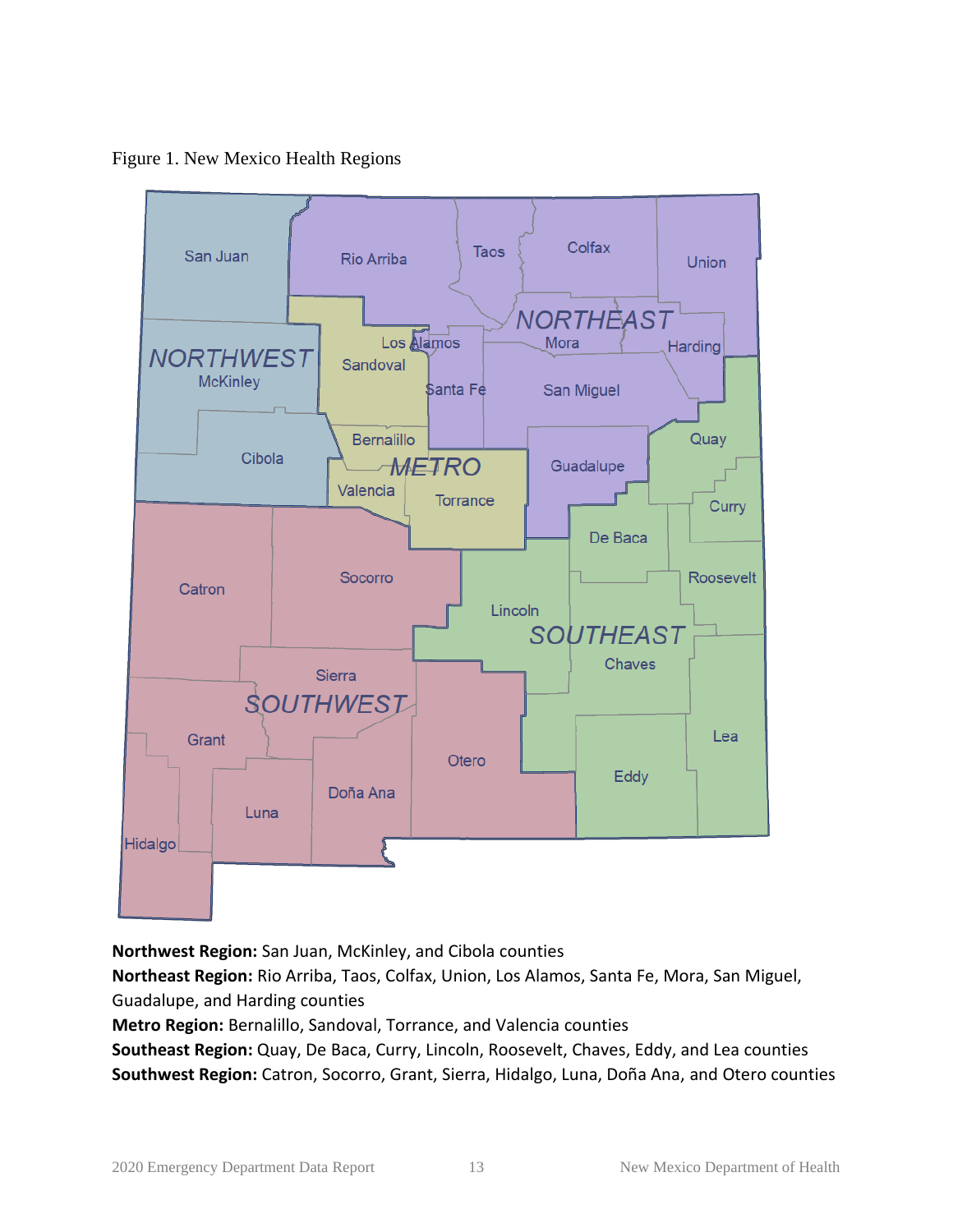| Hospital                                                  | Frequency | Percent |
|-----------------------------------------------------------|-----------|---------|
| Alta Vista Regional Hospital                              | 11,528    | 1.58    |
| Artesia General Hospital                                  | 8,978     | 1.23    |
| <b>Carlsbad Medical Center</b>                            | 17,988    | 2.46    |
| <b>Christus St. Vincent Medical Center</b>                | 29,686    | 4.06    |
| Cibola General Hospital                                   | 8,921     | 1.22    |
| <b>Clovis Parent Location</b>                             | 25,004    | 3.42    |
| Dan C. Trigg Memorial Hospital                            | 3,949     | 0.54    |
| <b>Eastern New Mexico Medical Center</b>                  | 23,558    | 3.23    |
| Gerald Champion Regional Medical Center                   | 24,206    | 3.31    |
| Gila Regional Medical Center                              | 13,476    | 1.85    |
| <b>Guadelupe County Hospital</b>                          | 1,999     | 0.27    |
| Lea Regional Medical Center                               | 15,757    | 2.16    |
| <b>Lincoln County Medical Center</b>                      | 11,034    | 1.51    |
| <b>Los Alamos Medical Center</b>                          | 6,109     | 0.84    |
| Lovelace Health Systems, downtown                         | 31,074    | 4.25    |
| Lovelace Roswell Regional Hospital                        | 10,126    | 1.39    |
| Lovelace Westside Hospital                                | 17,393    | 2.38    |
| Lovelace Women's Hospital                                 | 22,318    | 3.06    |
| <b>Memorial Medical Center</b>                            | 3,1881    | 4.36    |
| Mimbres Memorial Hospital                                 | 12,437    | 1.7     |
| <b>Miners Colfax Medical Center</b>                       | 4,081     | 0.56    |
| Mountain View Regional Medical Center                     | 41,806    | 5.72    |
| Nor Lea General Hospital                                  | 10,121    | 1.39    |
| Presbyterian Hospital Main Location                       | 50,522    | 6.92    |
| Anna Kaseman Presbyterian Hospital                        | 36,049    | 4.94    |
| Rust Medical Center Presbyterian Hospital                 | 30,934    | 4.24    |
| Presbyterian Santa Fe Medical Center                      | 7,427     | 1.02    |
| Presbyterian Espanola Hospital                            | 20,187    | 2.76    |
| Rehoboth McKinley Christian Hospital                      | 14,195    | 1.94    |
| Roosevelt General Hospital                                | 5,654     | 0.77    |
| San Juan Regional Medical Center                          | 51,645    | 7.07    |
| <b>Sandoval Regional Medical Center</b>                   | 14,183    | 1.94    |
| Sierra Vista Hospital                                     | 6,278     | 0.86    |
| Socorro General Hospital                                  | 7,820     | 1.07    |
| Taos Health System: Holy Cross Hospital                   | 13,003    | 1.78    |
| <b>Union County General Hospital</b>                      | 6,865     | 0.94    |
| UNM Hospitals (Sandoval Regional and University Hospital) | 82,188    | 11.25   |

<span id="page-13-0"></span>Table 3. Number of ED Visits and Percentage of Total Visits by Facility, NM, 2020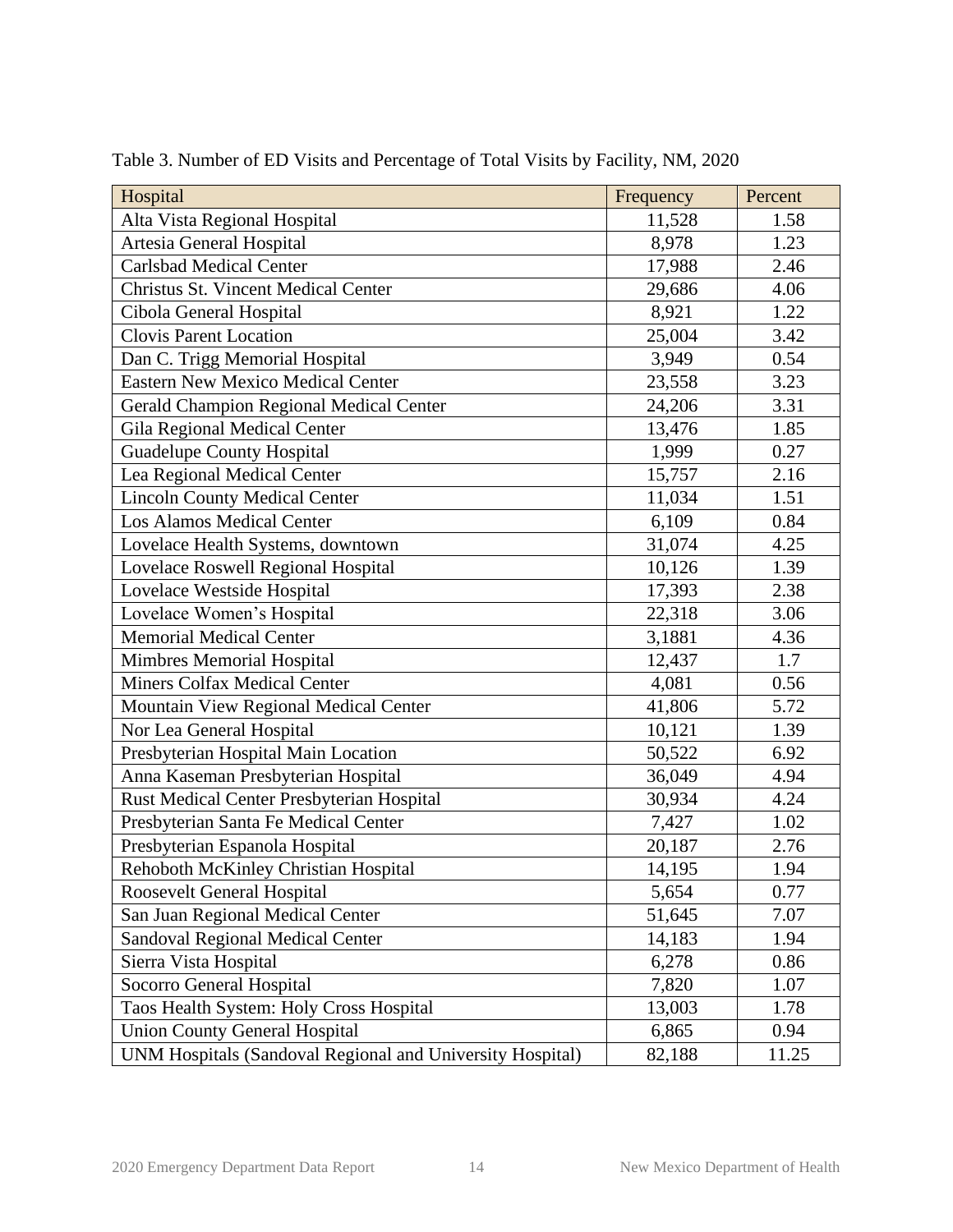### **Demographic Characteristics of ED Visits**



<span id="page-14-1"></span><span id="page-14-0"></span>Figure 2 Number of ED Visits by Age and Sex, NM, 2020

<span id="page-14-2"></span>Figure 3. Rates of ED Visits by Age Group and Sex, NM, 2019

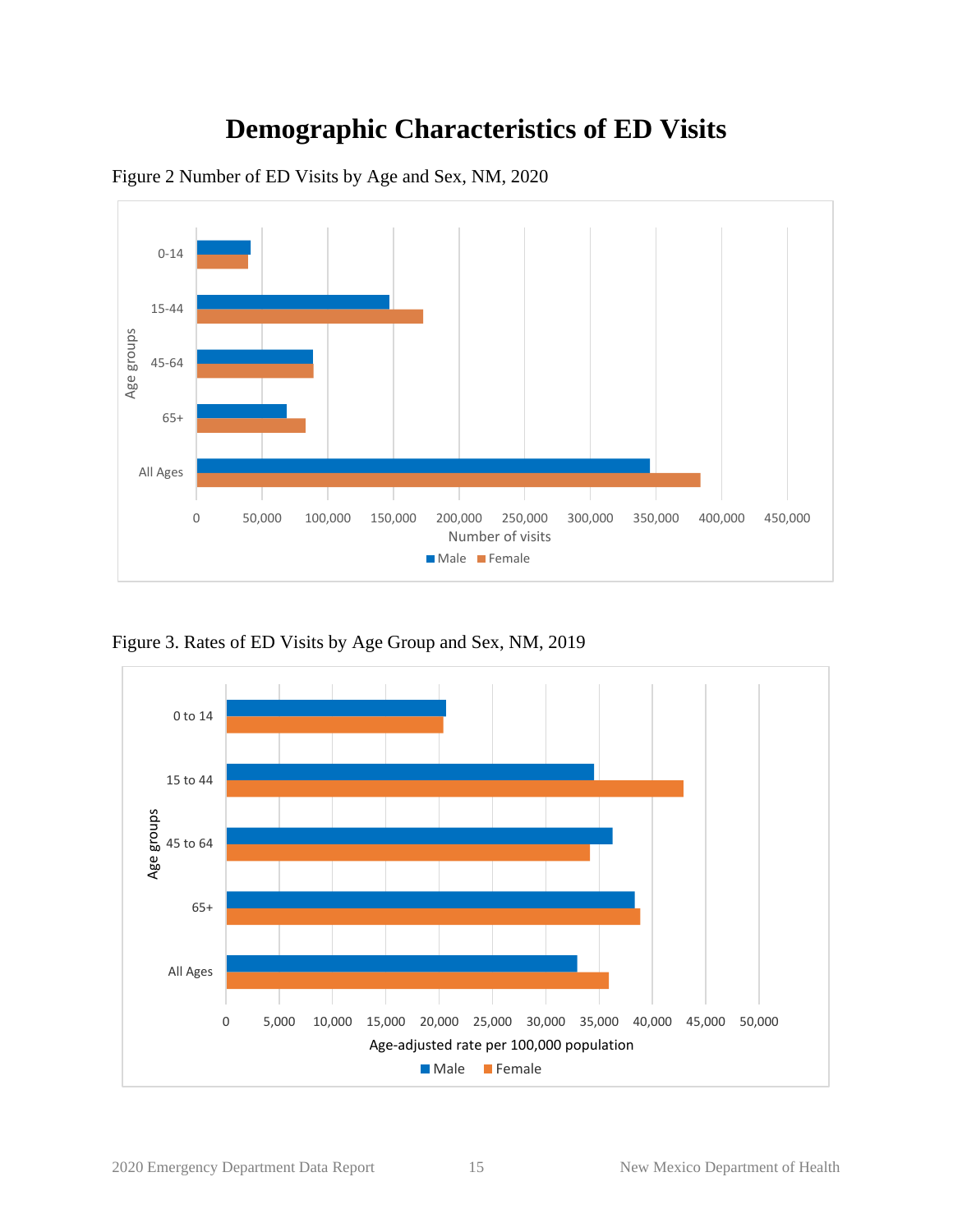

<span id="page-15-0"></span>Figure 4. Number of ED Visits by Health Region and Sex, NM, 2020

<span id="page-15-1"></span>Figure 5. Rates of ED Visits by Health Region and Sex, NM, 2020

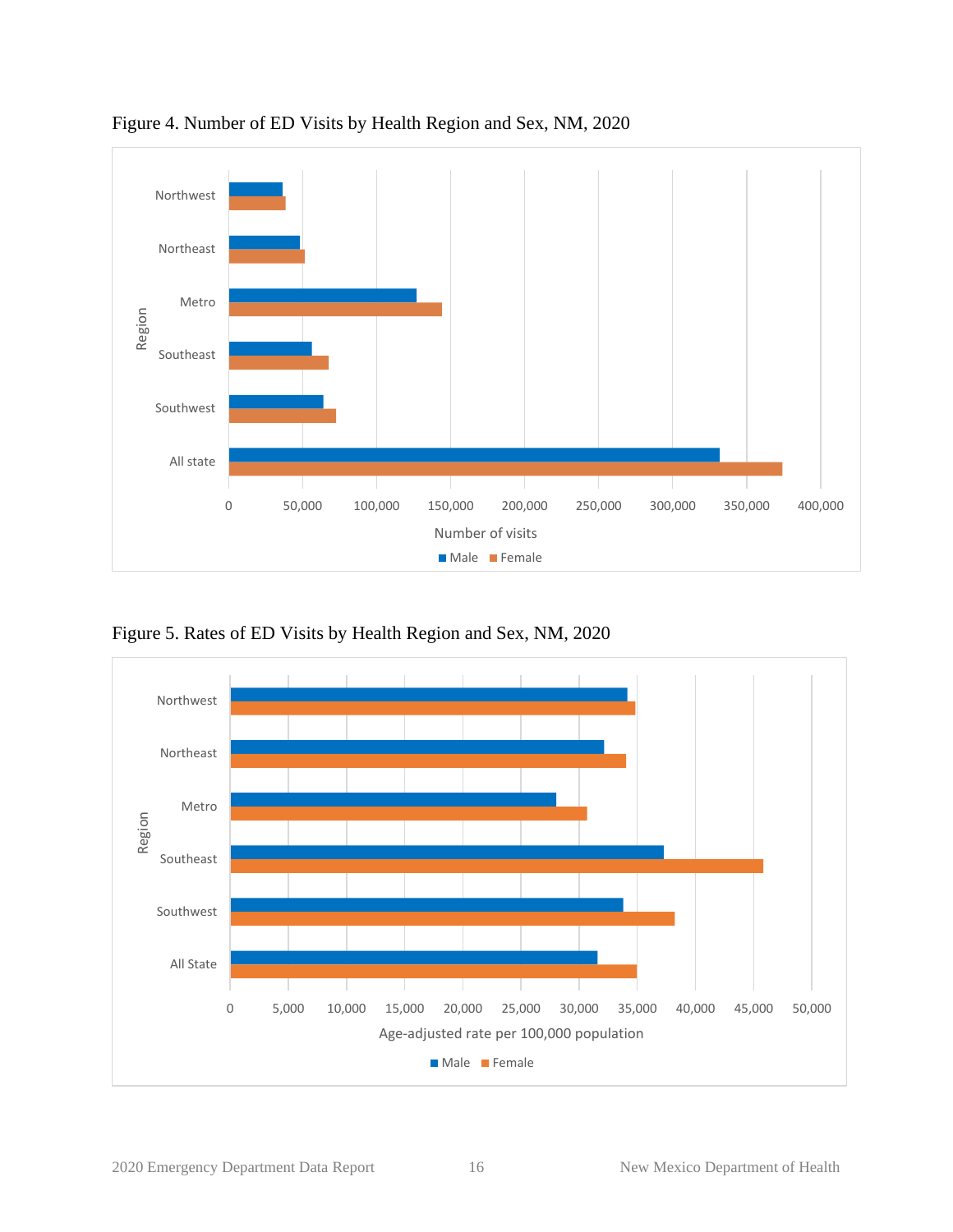

<span id="page-16-0"></span>Figure 6. Number of ED Visits by Race/Ethnicity and Sex, NM, 2020

<span id="page-16-1"></span>Figure 7. Rates of ED Visits by Race/Ethnicity and Sex, NM, 2020



Notes:

- 1. For this report, if race was missing and ethnicity was Hispanic, then the discharges are included in the "Hispanic Any Race" group.
- 2. AsianOPI = Asian or Pacific Islander, AIAN = American Indian or Alaska Native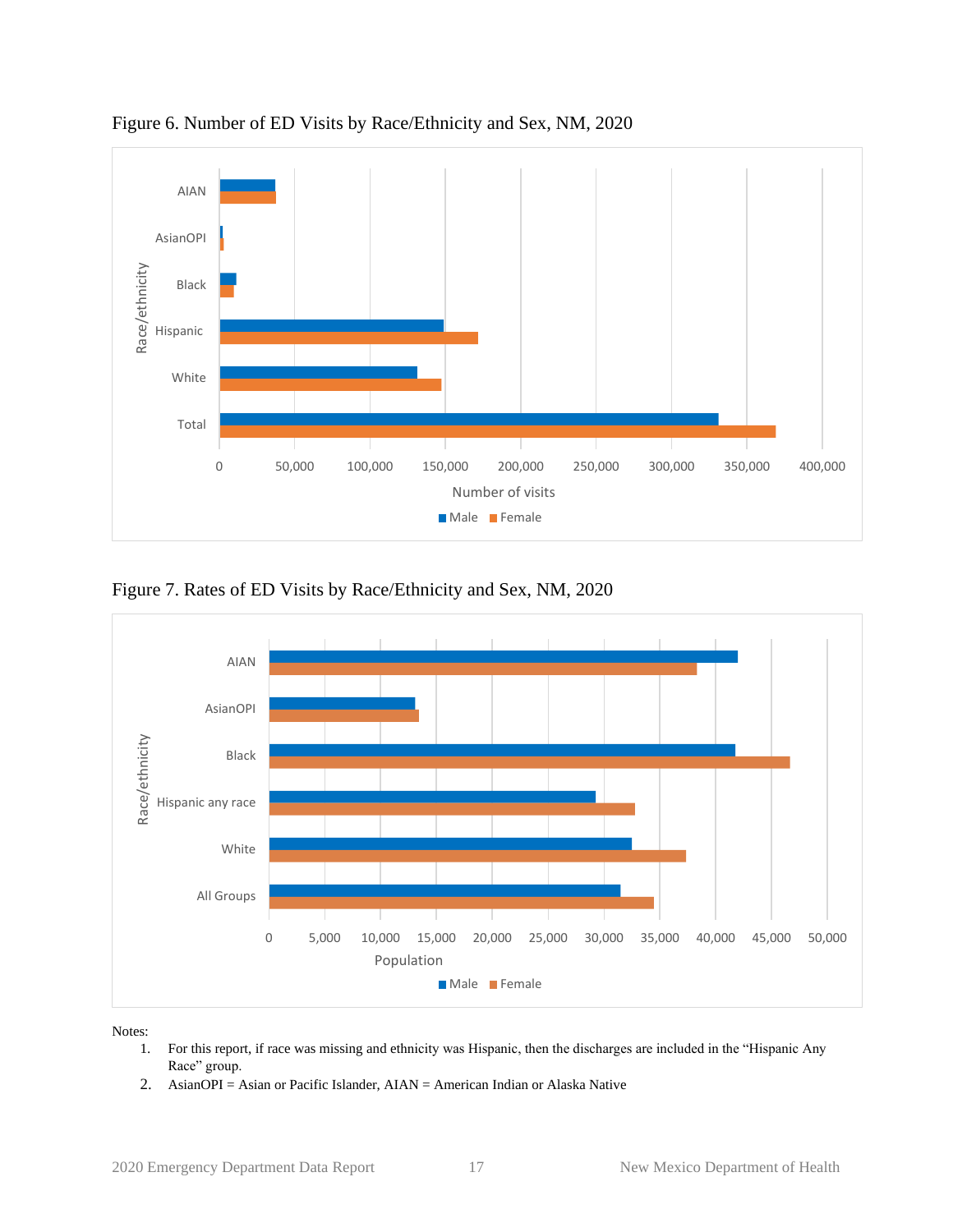### **ED Visits by Quarter**



<span id="page-17-1"></span><span id="page-17-0"></span>Figure 8. Number of ED Visits by Quarter, 2018, 2019, and 2020

<span id="page-17-2"></span>Figure 9. Number of ED Visits by Sex and Quarter, 2020

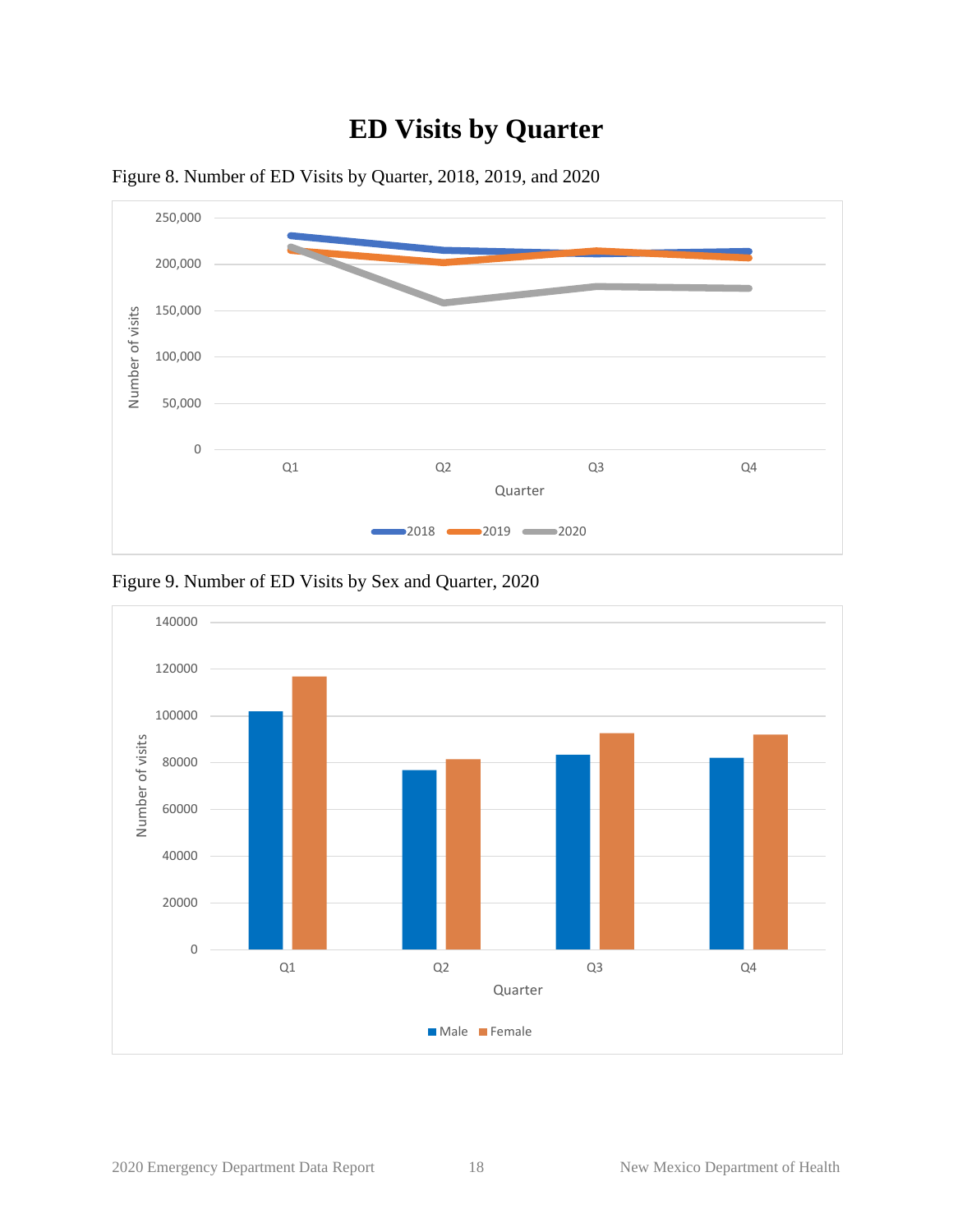

<span id="page-18-0"></span>Figure 10. Number of ED Visits by Age Group and Quarter, 2020

<span id="page-18-1"></span>Figure 11. Number of ED Visits by Race/Ethnicity and Quarter, 2020

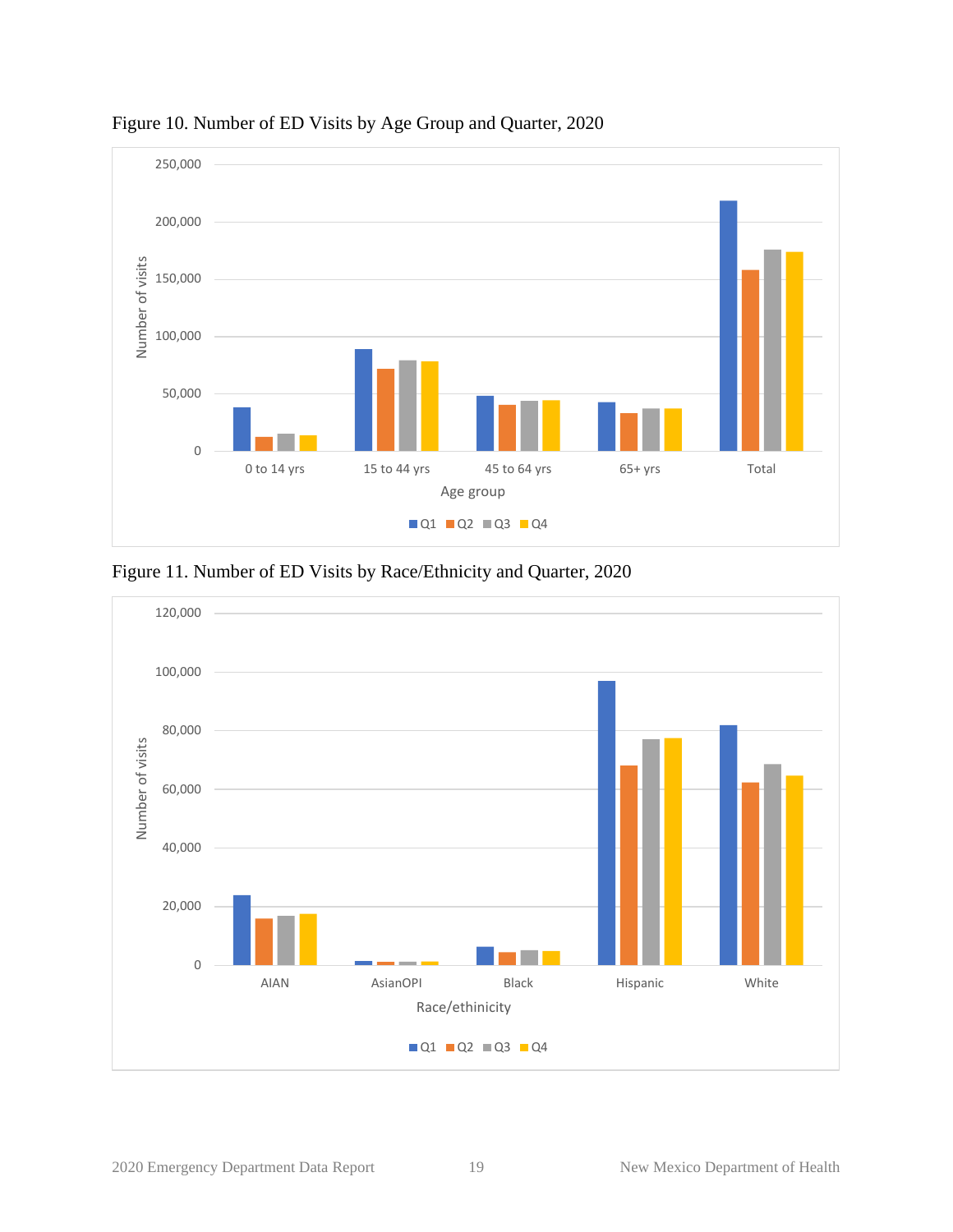

<span id="page-19-0"></span>Figure 12. Number of ED Visits by Region and Quarter, 2020

<span id="page-19-1"></span>Figure 13. Number of ED Visits by Payer Type and Quarter, 2020

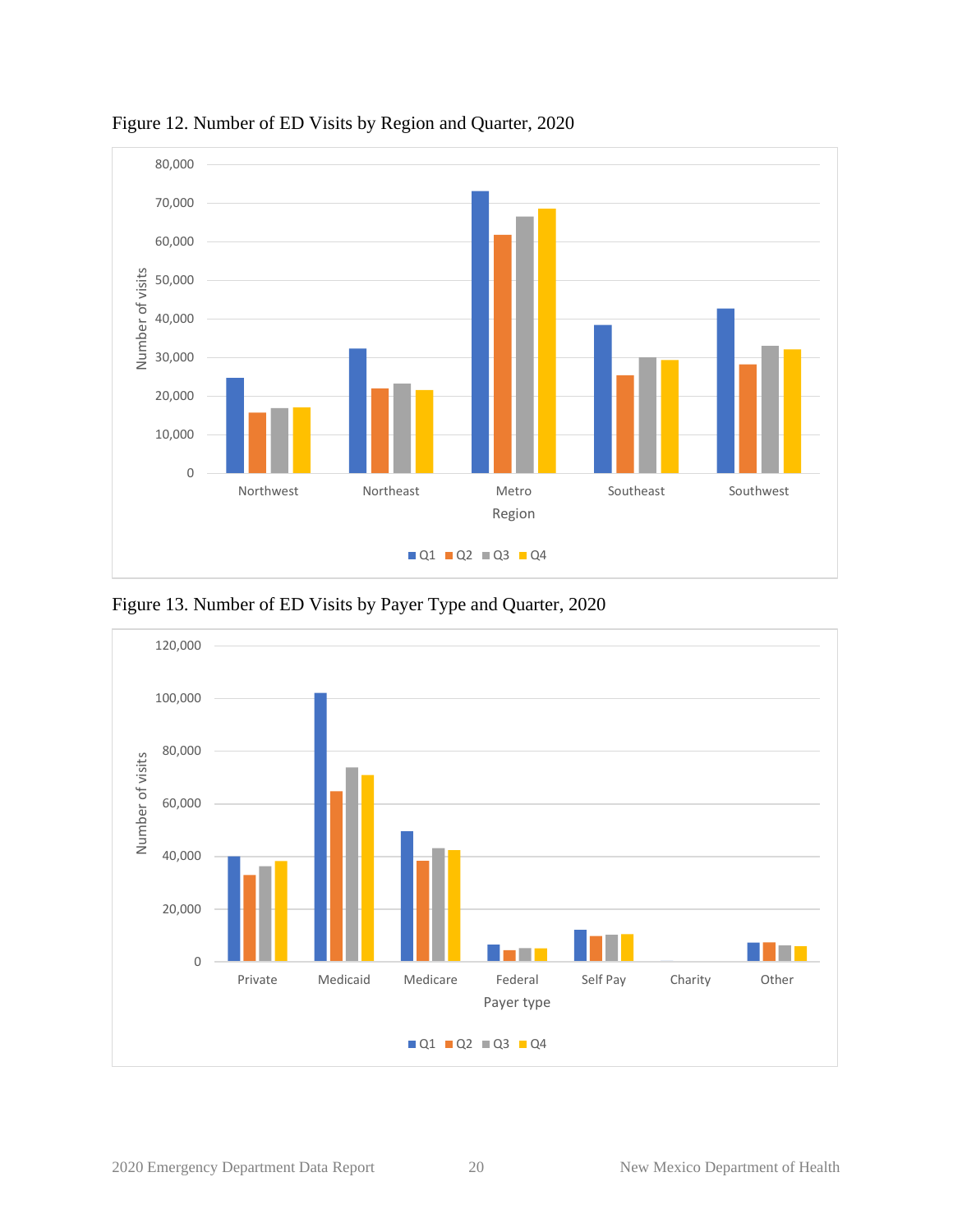### **ED Visits by Payer Type**



<span id="page-20-1"></span><span id="page-20-0"></span>Figure 14. Number of ED Visits by Payer Type and Age Group, NM, 2020

<span id="page-20-2"></span>Figure 15. Rates of ED Visits by Payer Type and Sex, NM, 2020

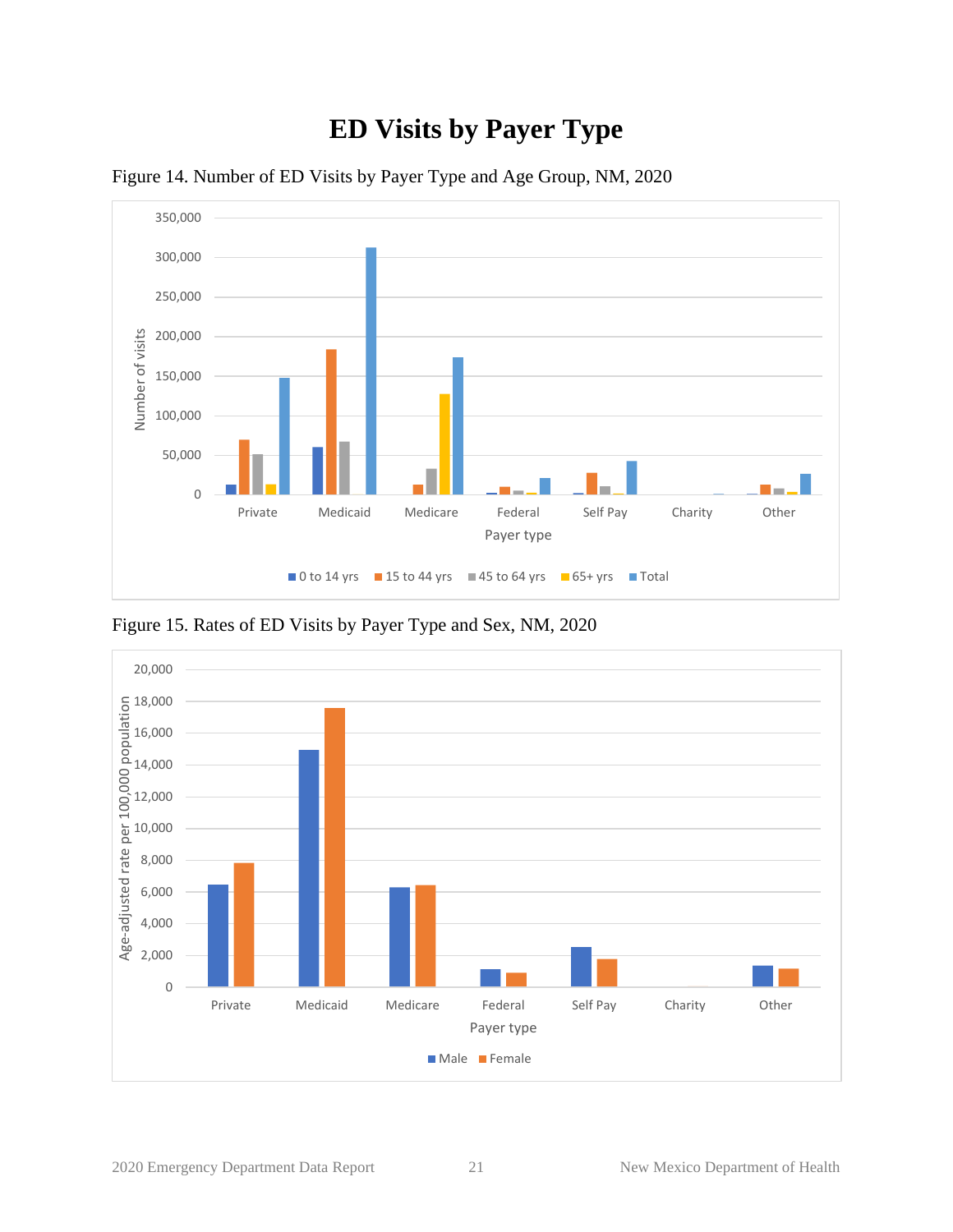

### <span id="page-21-0"></span>Figure 16. Rates of ED Visits by Payer Type and Region,

<span id="page-21-1"></span>Figure 17. Rates of ED Visits by Payer Type and Race/Ethnicity, NM, 2020

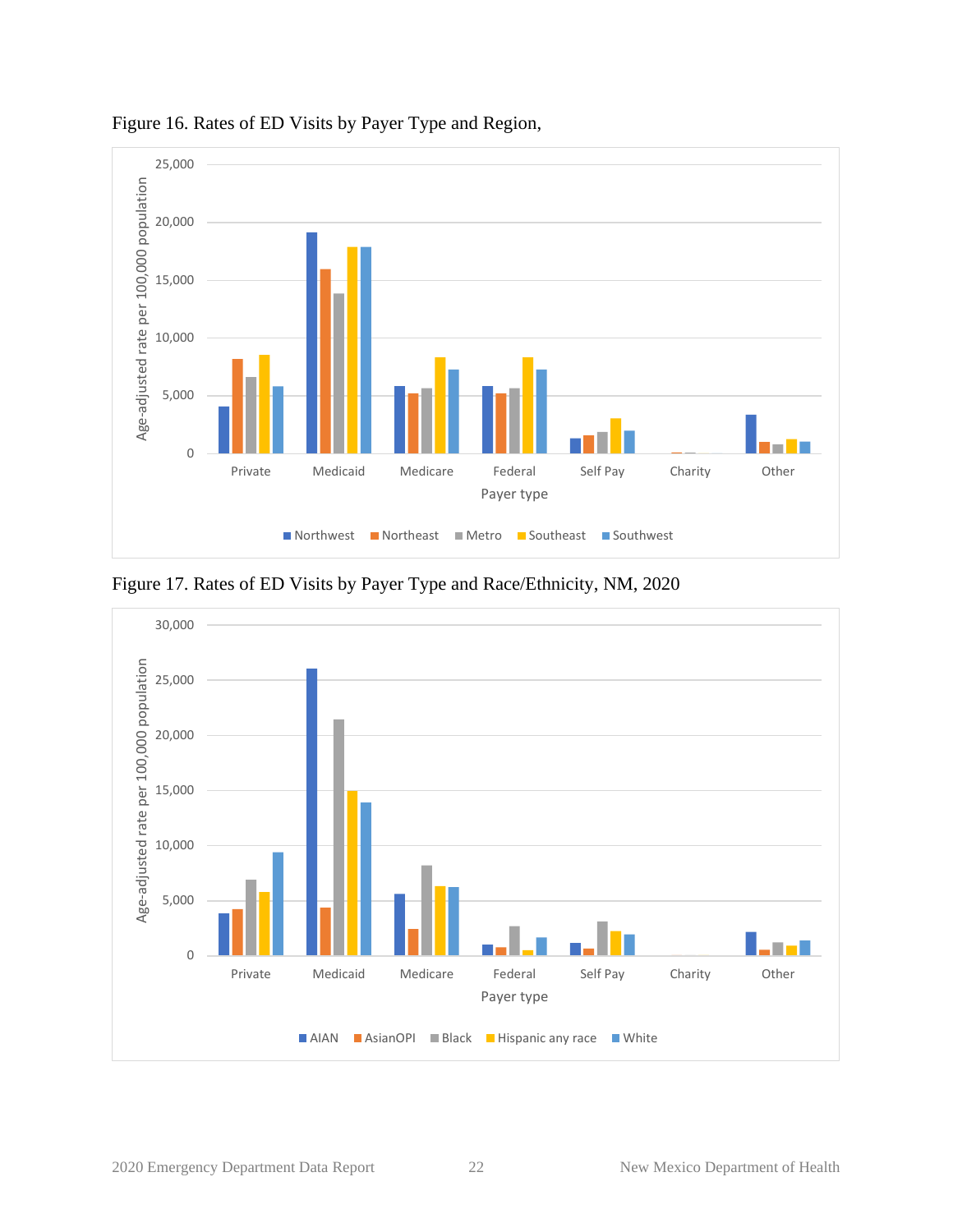### **ED Visits by Diagnosis Category**

| Diagnosis       | Diagnosis Category Description (ICD-                                                                      | Principal |                | <b>All Diagnoses</b> |                |
|-----------------|-----------------------------------------------------------------------------------------------------------|-----------|----------------|----------------------|----------------|
| Category        | 10-CM Codes Range)                                                                                        | Diagnosis |                |                      |                |
|                 |                                                                                                           | Count     | Rank           | Count                | Rank           |
| DC18            | Symptoms, signs, and abnormal clinical<br>and laboratory findings, not elsewhere<br>classified            | 138,408   | 1              | 280,100              | $\overline{2}$ |
| <b>DC19</b>     | Injury, poisoning and certain other<br>consequences of external causes                                    | 124,741   | $\overline{2}$ | 150,543              | $\overline{7}$ |
| DC10            | Diseases of the respiratory system                                                                        | 66,134    | $\overline{3}$ | 158,281              | 6              |
| DC21            | Factors influencing health status and<br>contact with health services                                     | 63,979    | $\overline{4}$ | 415,436              | $\mathbf{1}$   |
| DC11            | Diseases of the digestive system                                                                          | 47,745    | 5              | 103,920              | 9              |
| DC5             | Mental, behavioral, and<br>neurodevelopmental disorders                                                   | 44,599    | 6              | 195,734              | 3              |
| DC13            | Diseases of the musculoskeletal system<br>and connective tissue                                           | 43,632    | $\overline{7}$ | 100,348              | 10             |
| DC14            | Diseases of the genitourinary system                                                                      | 37,109    | 8              | 94,791               | 11             |
| DC <sub>9</sub> | Diseases of the circulatory system                                                                        | 31,831    | 9              | 190,136              | $\overline{4}$ |
| DC1             | Certain infectious and parasitic diseases                                                                 | 25,168    | 10             | 49,271               | 13             |
| <b>DC12</b>     | Diseases of the skin and subcutaneous<br>tissue                                                           | 21,834    | 11             | 36,408               | 14             |
| DC <sub>6</sub> | Diseases of the nervous system                                                                            | 17,676    | 12             | 68,222               | 12             |
| DC <sub>4</sub> | Endocrine, nutritional, and metabolic<br>diseases                                                         | 13,754    | 13             | 180,338              | 5              |
| <b>DC15</b>     | Pregnancy, childbirth, and the<br>puerperium                                                              | 13,320    | 14             | 13,974               | 17             |
| DC <sub>8</sub> | Diseases of the ear and mastoid process                                                                   | 8,661     | 15             | 14,573               | 16             |
| DC7             | Diseases of the eye and adnexa                                                                            | 4,288     | 16             | 10,443               | 19             |
| DC <sub>3</sub> | Diseases of the blood and blood-forming<br>organs and certain disorders involving<br>the immune mechanism | 2,637     | 17             | 36,254               | 15             |
| DC <sub>2</sub> | Neoplasms                                                                                                 | 2,537     | 18             | 12,355               | 18             |
| <b>DC16</b>     | Certain conditions originating in the<br>perinatal period                                                 | 481       | 19             | 668                  | 21             |
| DC17            | Congenital malformations,<br>deformations, and chromosomal<br>abnormalities                               | 200       | 20             | 3,088                | 20             |
| <b>DC20</b>     | External causes of morbidity                                                                              | 35        | 21             | 135,478              | 8              |
| Total           |                                                                                                           | 708,769   |                | 2,250,361            |                |

<span id="page-22-1"></span><span id="page-22-0"></span>Table 4. Number of ED Visits by Category of Diagnosis, NM, 2020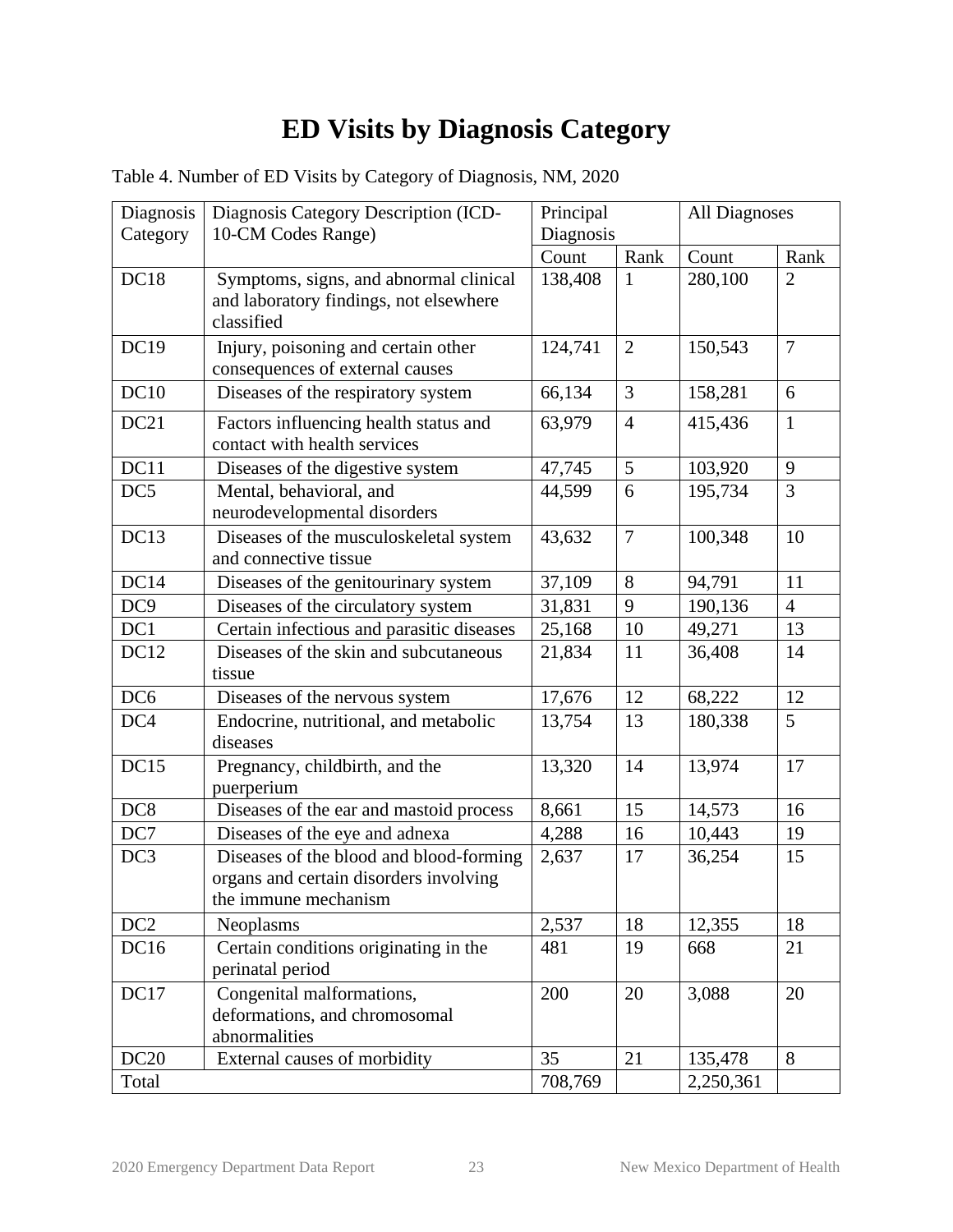<span id="page-23-0"></span>Table 5. Rates of ED Visits (Age-adjusted per 100,000 Population) by Category of Diagnosis, NM, 2020

| Diagnosis<br>Category | Diagnosis Category Description (ICD-<br>10-CM Codes Range)                                                 | Principal<br>Diagnosis |                | <b>All Diagnoses</b> |                |
|-----------------------|------------------------------------------------------------------------------------------------------------|------------------------|----------------|----------------------|----------------|
|                       |                                                                                                            | Rate                   | Rank           | Rate                 | Rank           |
| DC18                  | Symptoms, signs, and abnormal<br>clinical and laboratory findings, not<br>elsewhere classified             | 6,488.5                | $\mathbf{1}$   | 12,951.2             | $\overline{2}$ |
| <b>DC19</b>           | Injury, poisoning and certain other<br>consequences of external causes                                     | 5,936.5                | $\overline{2}$ | 7,097.4              | $\overline{7}$ |
| DC10                  | Diseases of the respiratory system                                                                         | 3,215.4                | 3              | 7,278.6              | 6              |
| DC21                  | Factors influencing health status and<br>contact with health services                                      | 3,132.8                | $\overline{4}$ | 19,003.9             | $\mathbf{1}$   |
| DC5                   | Mental, behavioral, and<br>neurodevelopmental disorders                                                    | 2,243.5                | 5              | 9,338.2              | $\overline{3}$ |
| DC11                  | Diseases of the digestive system                                                                           | 2,200.6                | 6              | 4,633.8              | 9              |
| DC13                  | Diseases of the musculoskeletal<br>system and connective tissue                                            | 1,986.3                | $\overline{7}$ | 4,412.7              | 10             |
| DC14                  | Diseases of the genitourinary system                                                                       | 1,710.4                | 8              | 4,043.5              | 11             |
| DC <sub>9</sub>       | Diseases of the circulatory system                                                                         | 1,242.9                | 9              | 7,652.9              | $\overline{4}$ |
| DC1                   | Certain infectious and parasitic<br>diseases                                                               | 1,156.0                | 10             | 2,278.9              | 13             |
| <b>DC12</b>           | Diseases of the skin and subcutaneous<br>tissue                                                            | 1,059.6                | 11             | 1,708.1              | 14             |
| DC <sub>6</sub>       | Diseases of the nervous system                                                                             | 822.4                  | 12             | 2,952.1              | 12             |
| DC15                  | Pregnancy, childbirth, and the<br>puerperium                                                               | 662.9                  | 13             | 695.5                | 17             |
| DC4                   | Endocrine, nutritional, and metabolic<br>diseases                                                          | 601.6                  | 14             | 7,495.2              | 5              |
| DC <sub>8</sub>       | Diseases of the ear and mastoid<br>process                                                                 | 439.2                  | 15             | 709.2                | 16             |
| DC7                   | Diseases of the eye and adnexa                                                                             | 205.9                  | 16             | 470.3                | 19             |
| DC3                   | Diseases of the blood and blood-<br>forming organs and certain disorders<br>involving the immune mechanism | 111.2                  | 17             | 1,507.1              | 15             |
| DC <sub>2</sub>       | Neoplasms                                                                                                  | 99.5                   | 18             | 474.7                | 18             |
| <b>DC16</b>           | Certain conditions originating in the<br>perinatal period                                                  | 29.0                   | 19             | 39.9                 | 21             |
| DC17                  | Congenital malformations,<br>deformations, and chromosomal<br>abnormalities                                | 10.1                   | 20             | 146.1                | 20             |
| <b>DC20</b>           | External causes of morbidity                                                                               | 1.8                    | 21             | 6,455.5              | 8              |
| Total                 |                                                                                                            | 33,356                 |                | 101,345              |                |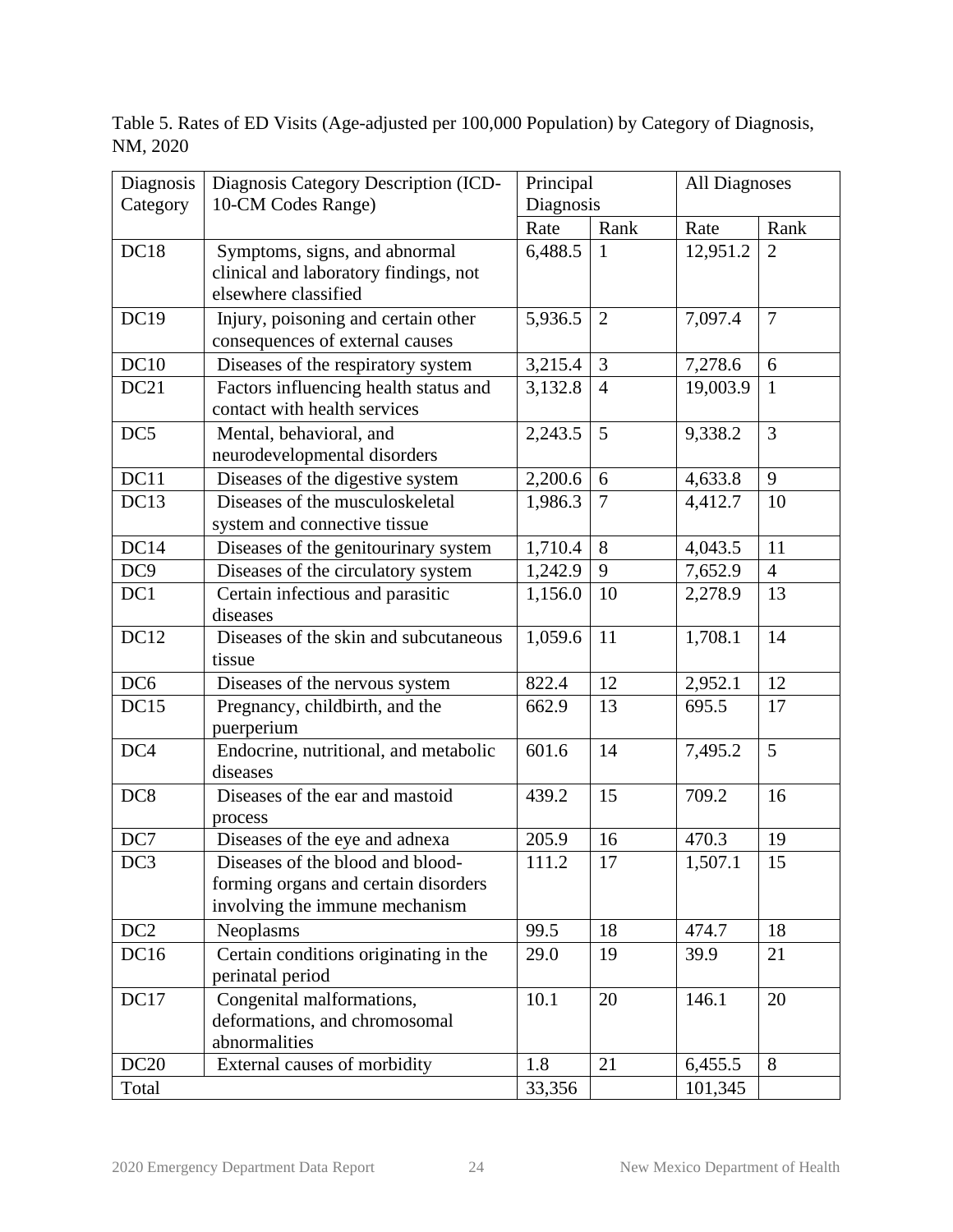<span id="page-24-0"></span>

#### Figure 18. Top 10 Rates of ED Visits by Principal Diagnosis Category and Sex, NM, 2020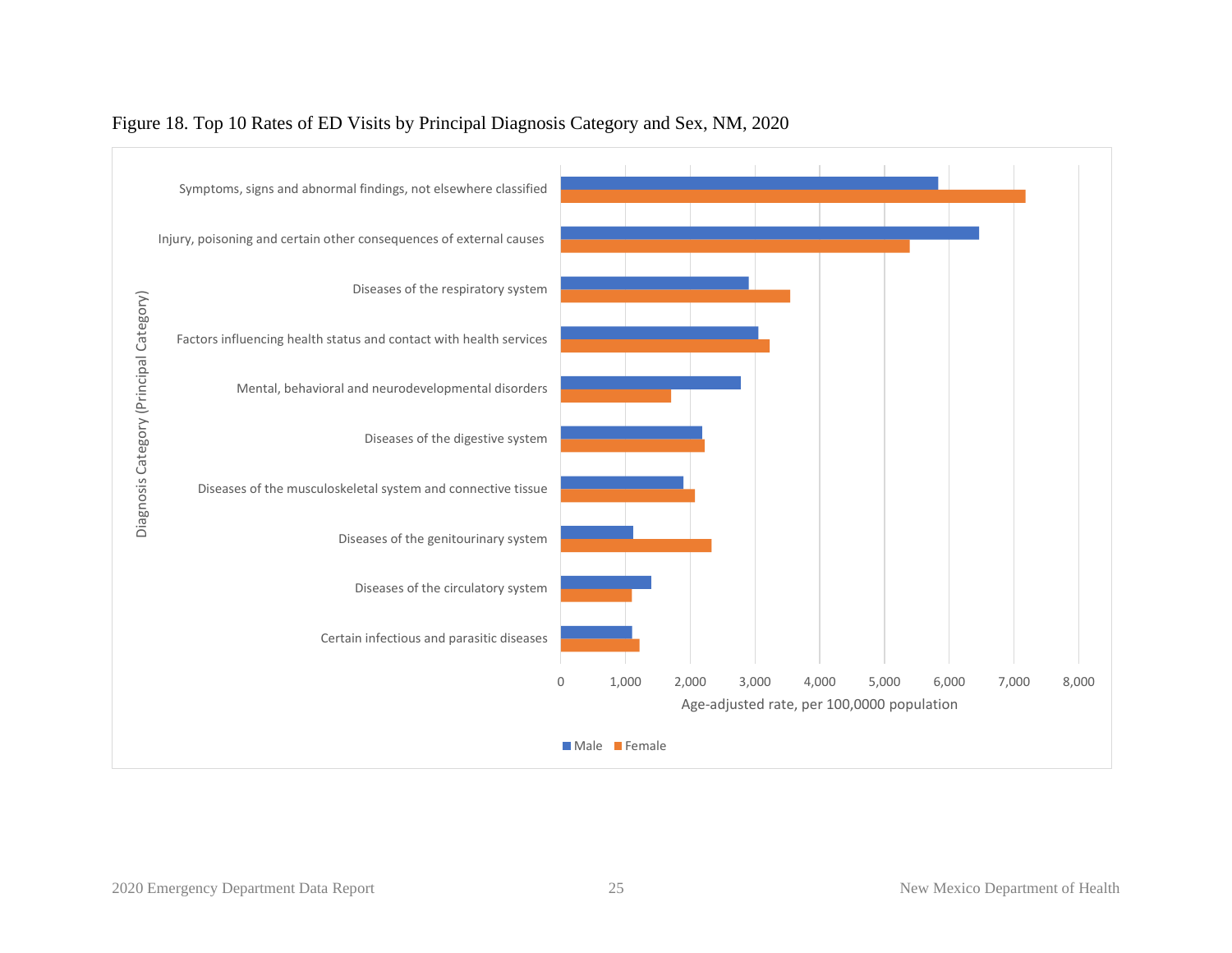<span id="page-25-0"></span>

#### Figure 19. Top 10 Rates of ED Visits by Diagnosis Category (Any Diagnosis) and Sex, NM, 2020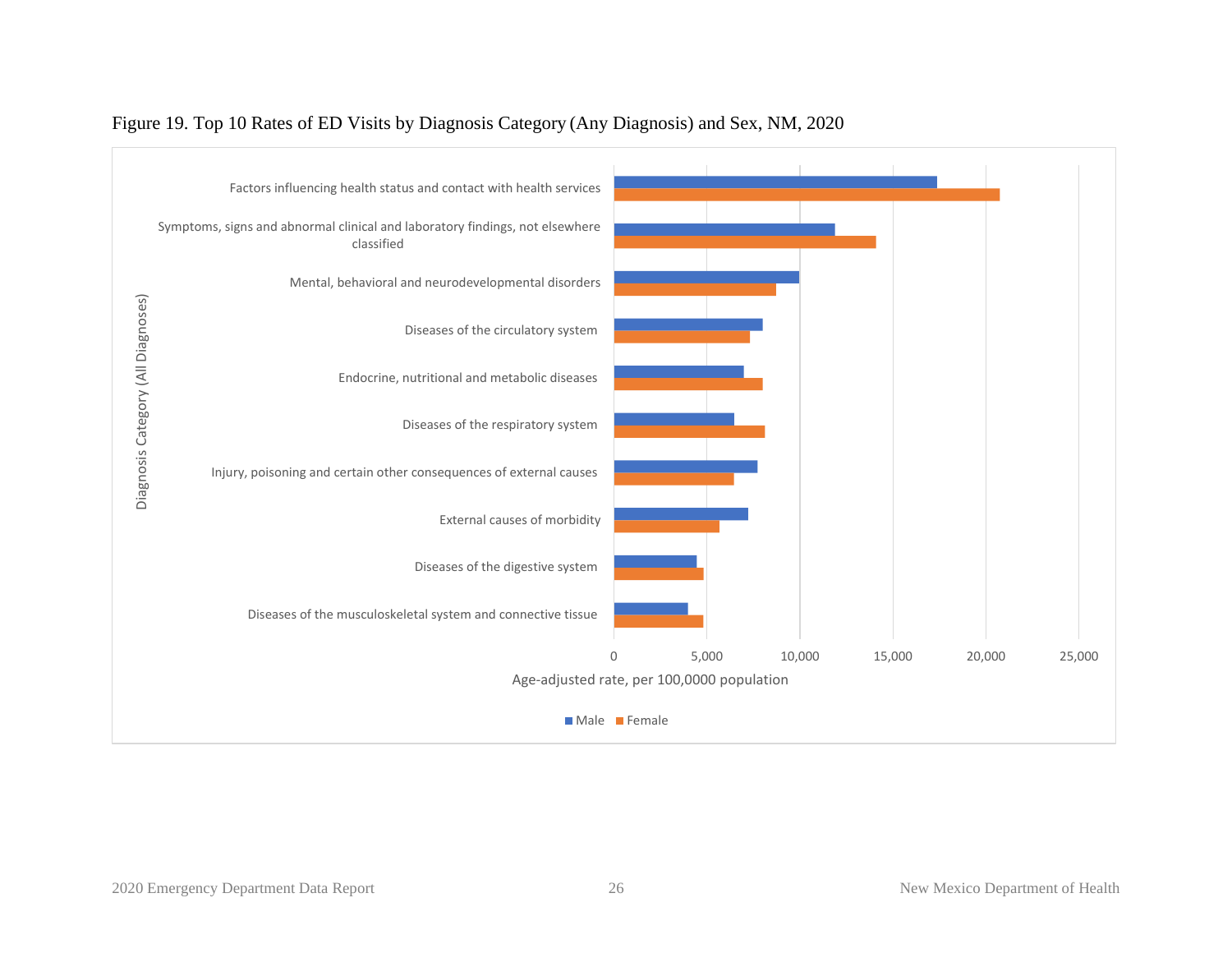<span id="page-26-0"></span>

#### Figure 20. Top Five Categories of Rates of ED Visits (Principal Diagnosis) by Age Group, NM, 2020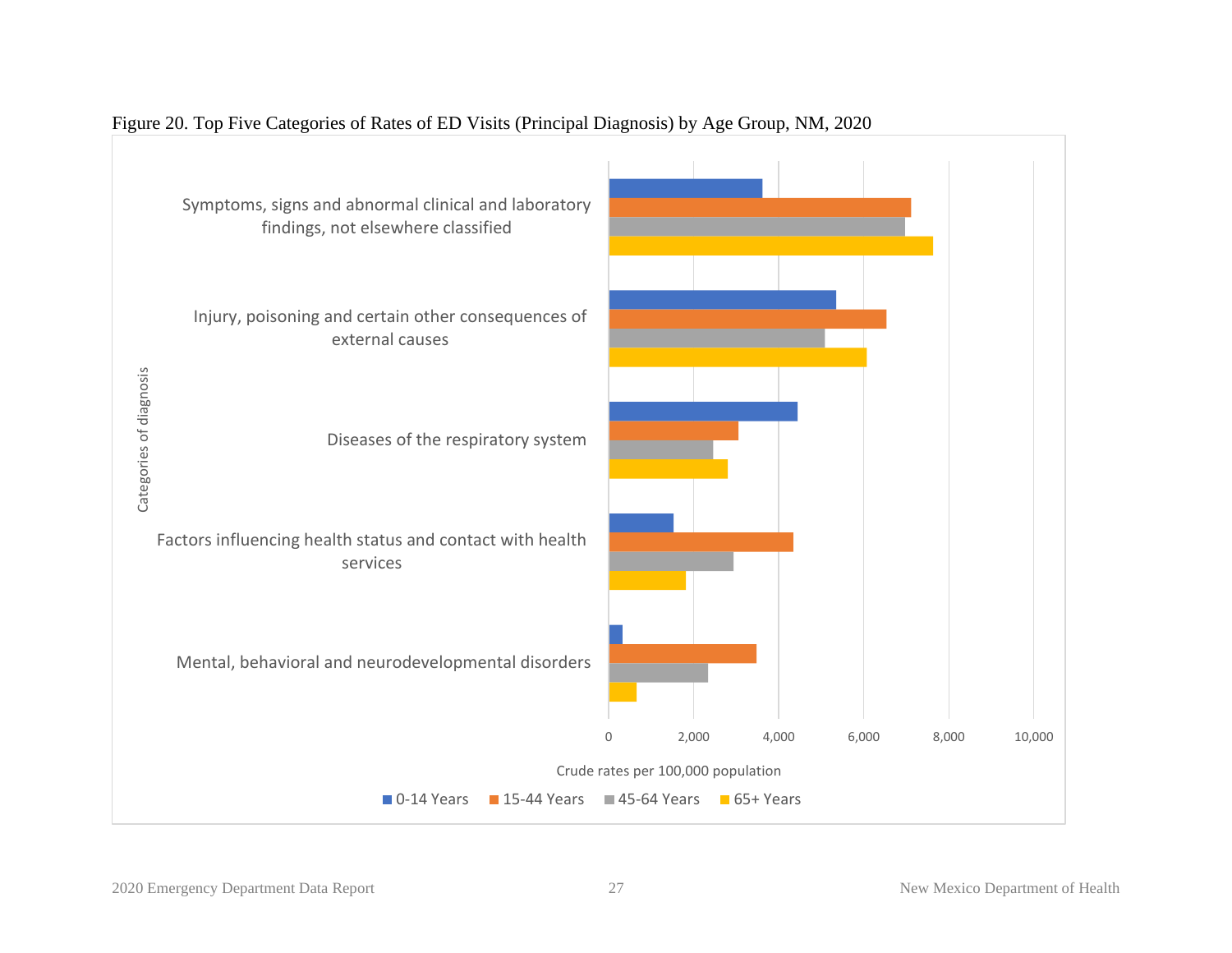<span id="page-27-0"></span>

#### Figure 21. Top Five Categories of Rates of ED Visits (Any Diagnosis) by Age Group, NM, 2020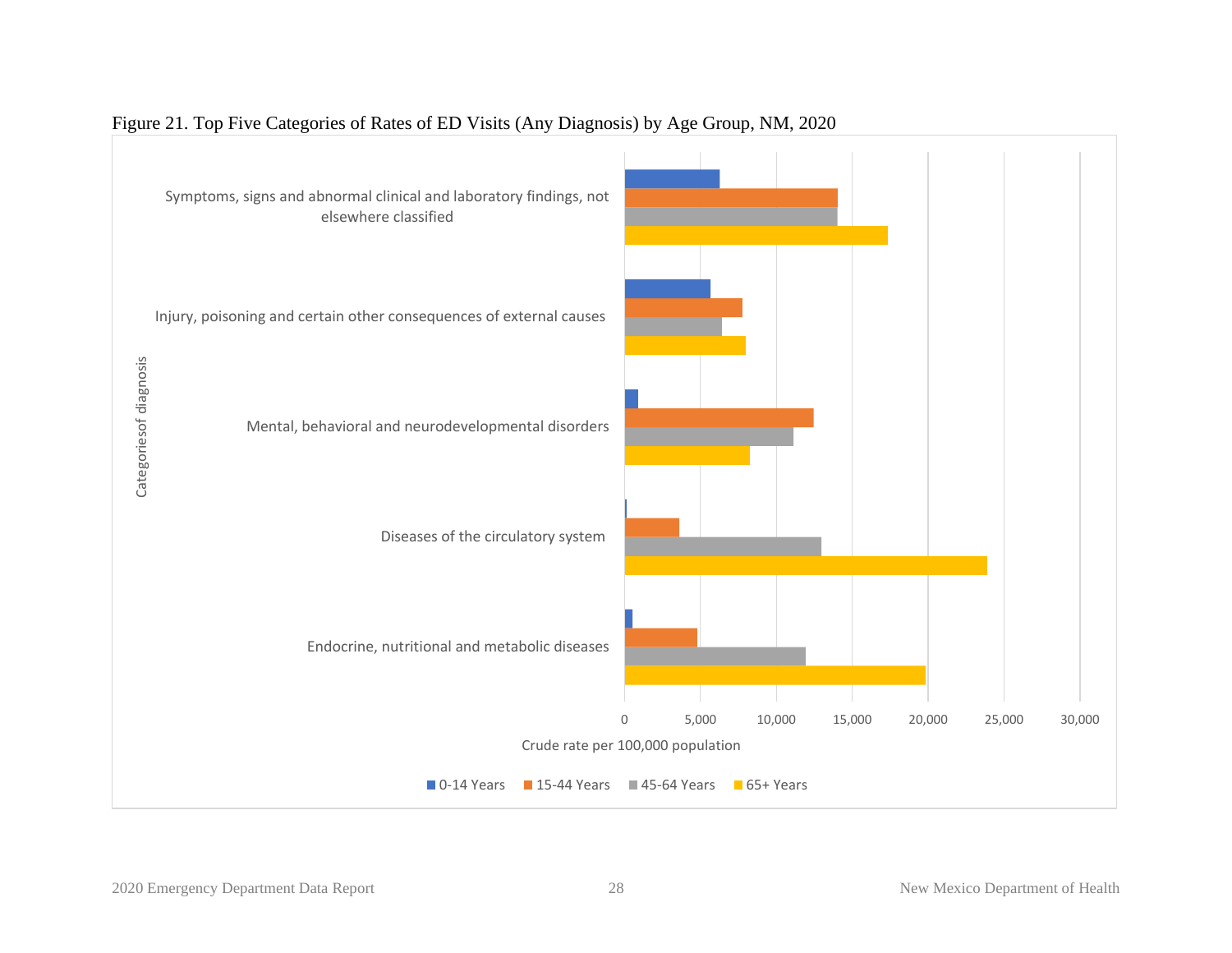<span id="page-28-0"></span>

#### Figure 22. Top Five Categories of Rates of ED Visits (Principal Diagnosis) by Region, NM, 2020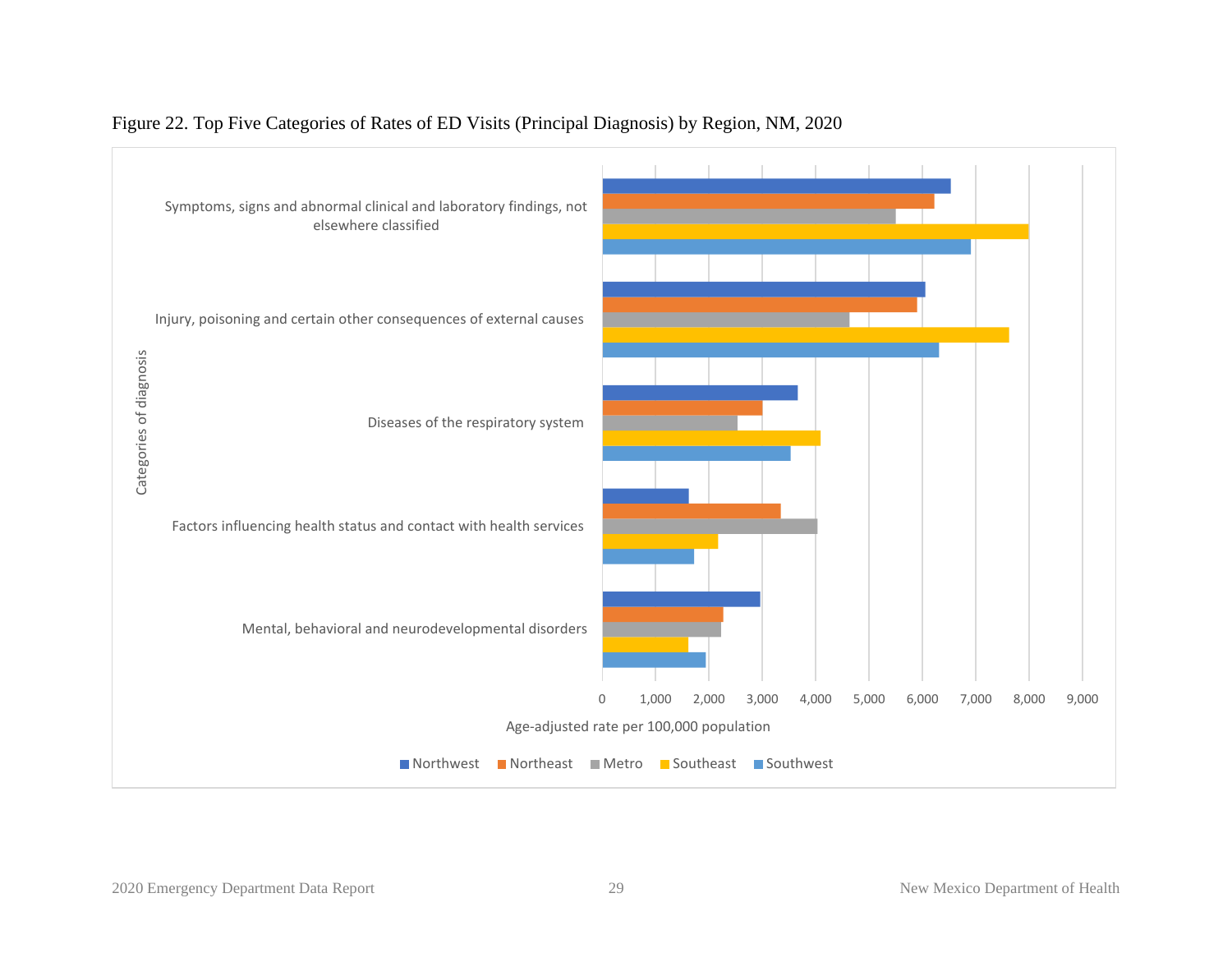<span id="page-29-0"></span>

#### Figure 23. Top Five Categories of Rates of ED Visits (Any Diagnosis) by Region, NM, 2020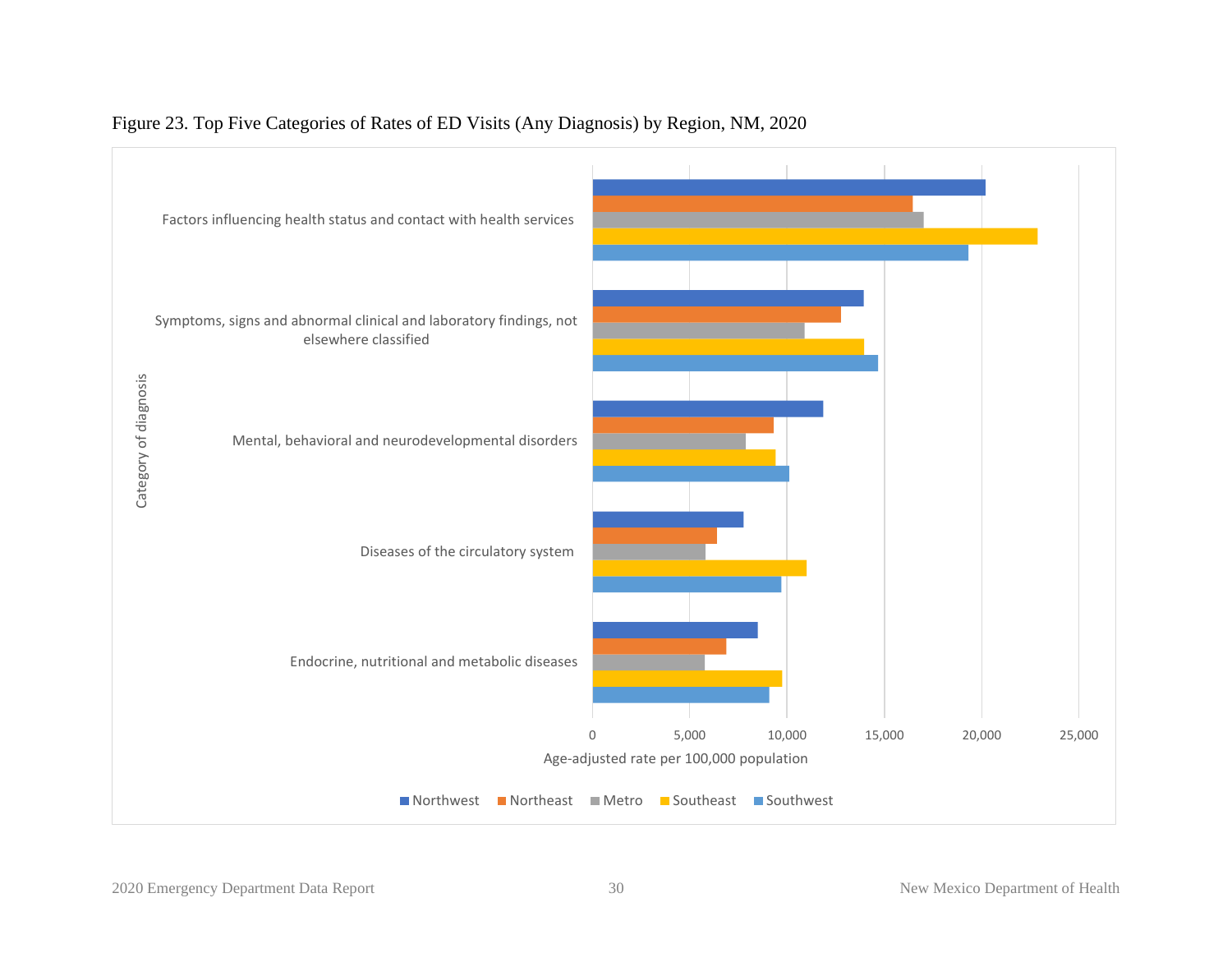### **ED Visits by Disposition**



<span id="page-30-1"></span><span id="page-30-0"></span>Figure 24. Number of ED Visits by Disposition Status and Age Group, NM, 2020

<span id="page-30-2"></span>Figure 25. Rates of ED Visits by Disposition Status and Sex, NM, 2020

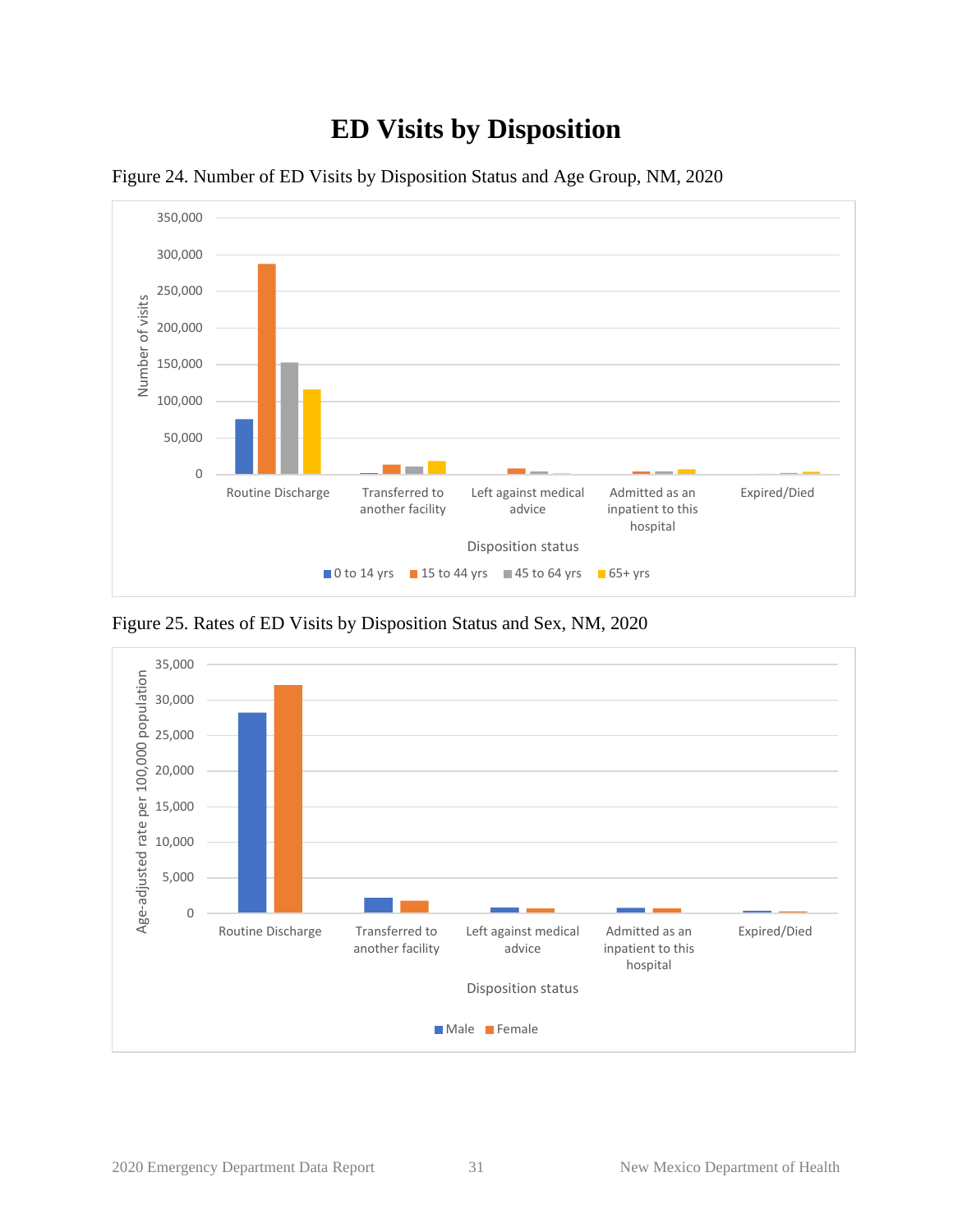

<span id="page-31-0"></span>Figure 26. Rates of ED Visits by Disposition Status and Region, NM, 2020

<span id="page-31-1"></span>Figure 27. Rates of ED Visits by Disposition Status and Race Ethnicity, NM, 2020

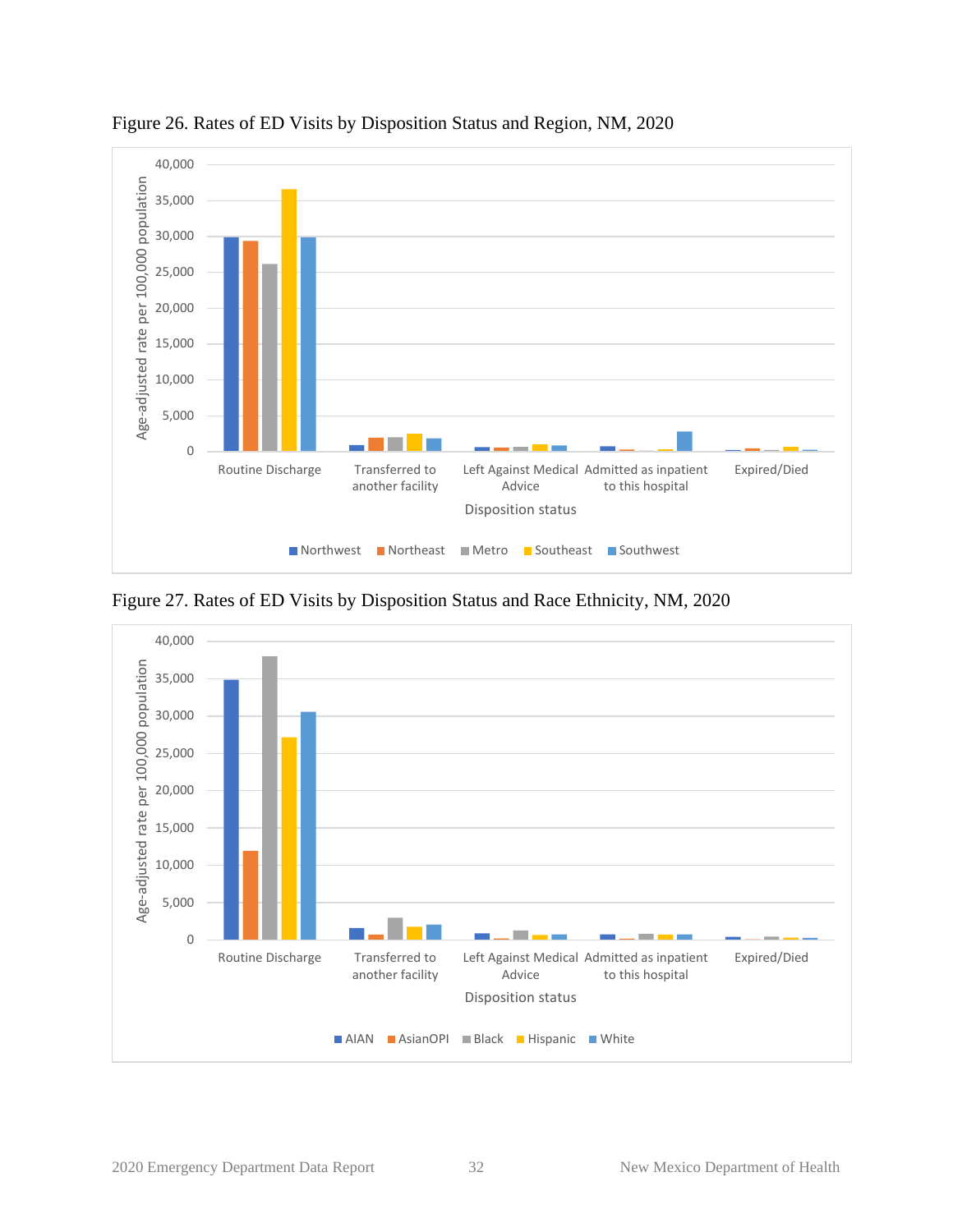### **Infectious Disease**



<span id="page-32-1"></span><span id="page-32-0"></span>Figure 28. Rates of COVID-19 ED Visits by Age Group and Sex, NM, 2020

<span id="page-32-2"></span>



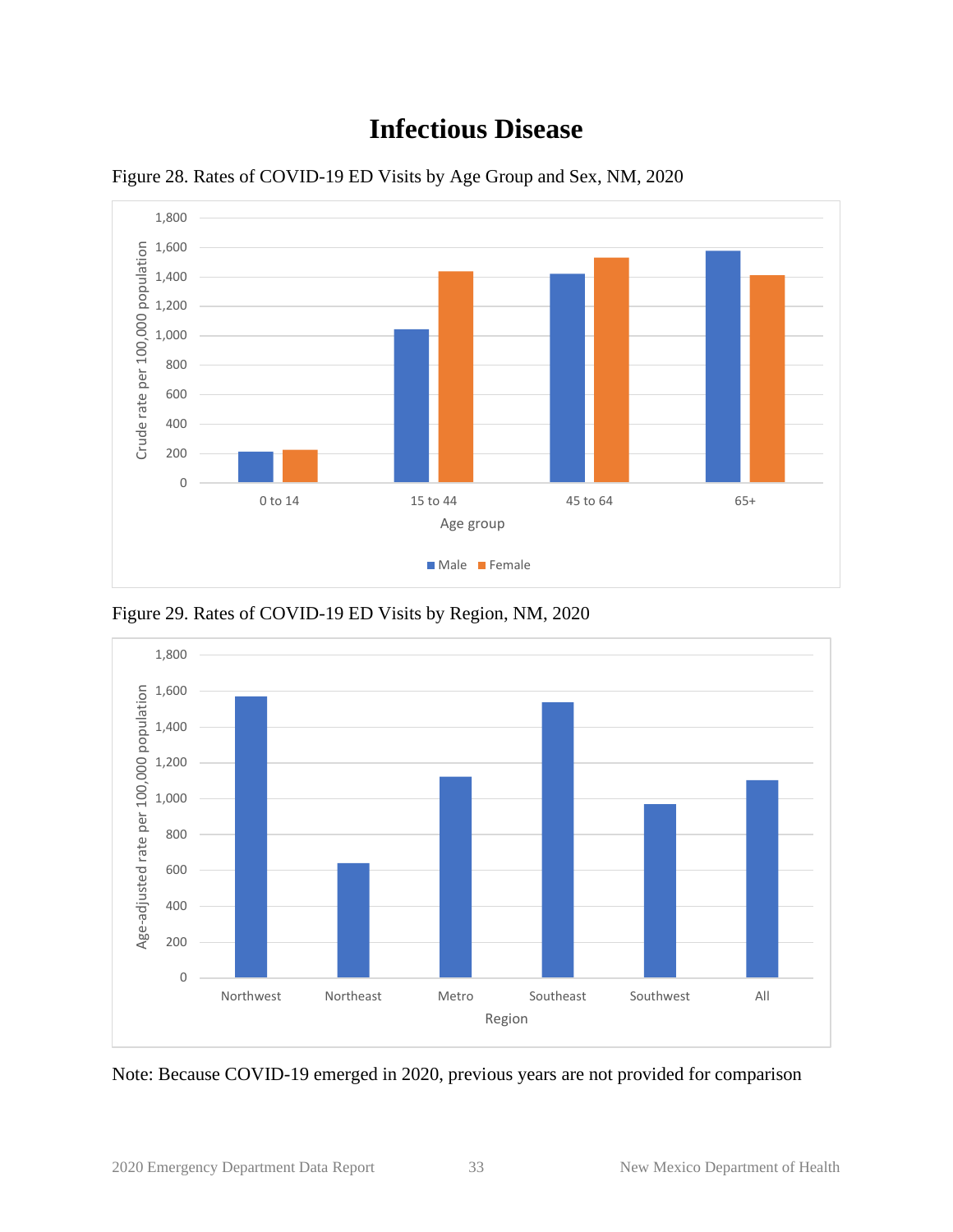

<span id="page-33-0"></span>Figure 30. Rates of Hepatitis C ED Visits by Age Group and Sex, NM, 2020

Figure 31. Rates of Hepatitis C ED Visits by Health Region and Year, NM, 2020

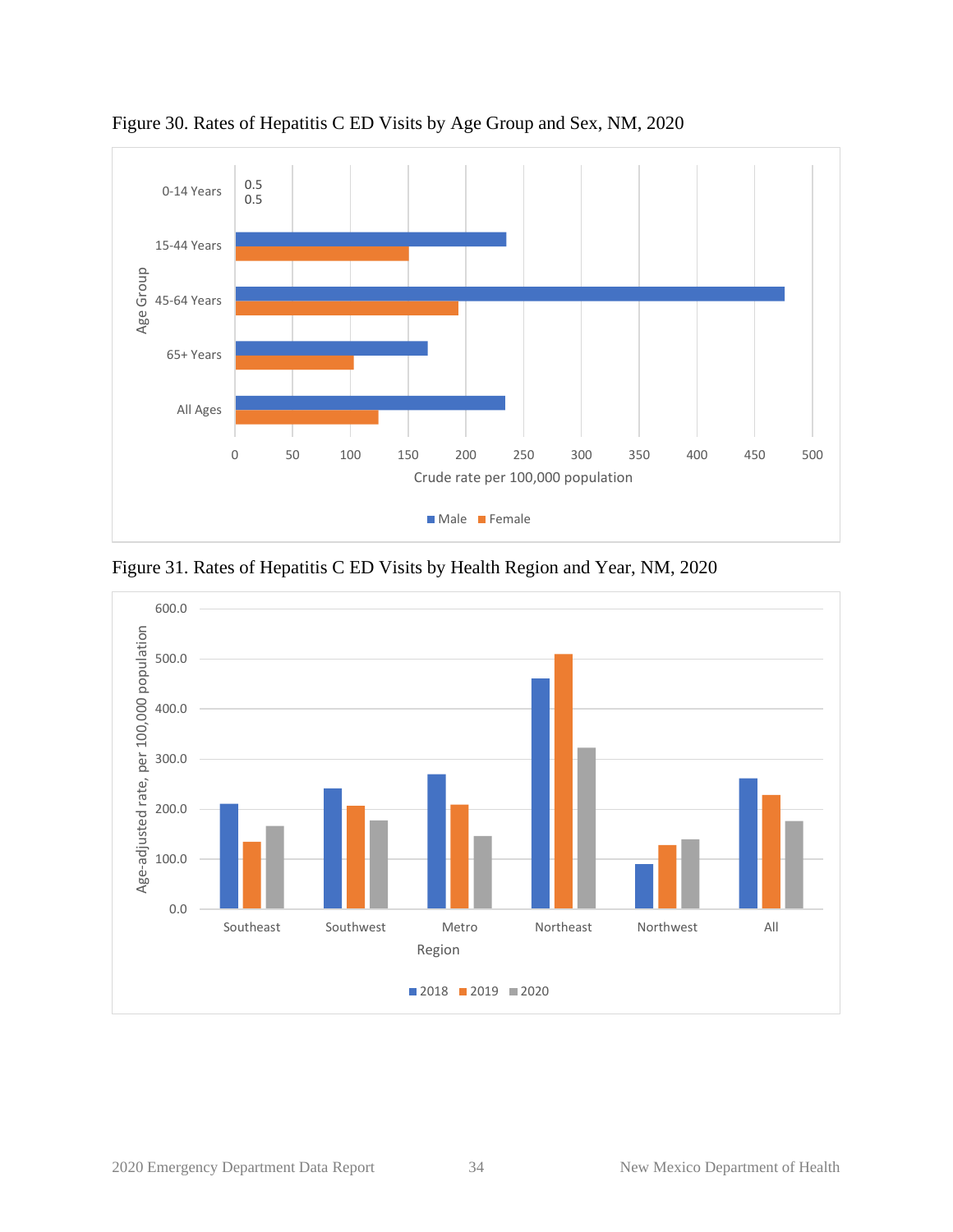### <span id="page-34-0"></span>**Chronic Disease & Environmental Health Related Visits – Asthma**



<span id="page-34-1"></span>Figure 32. Rates of Asthma ED Visits by Age Group and Sex, NM, 2020



Figure 33. Rates of Asthma by ED Visits Health Region, NM, 2018-2020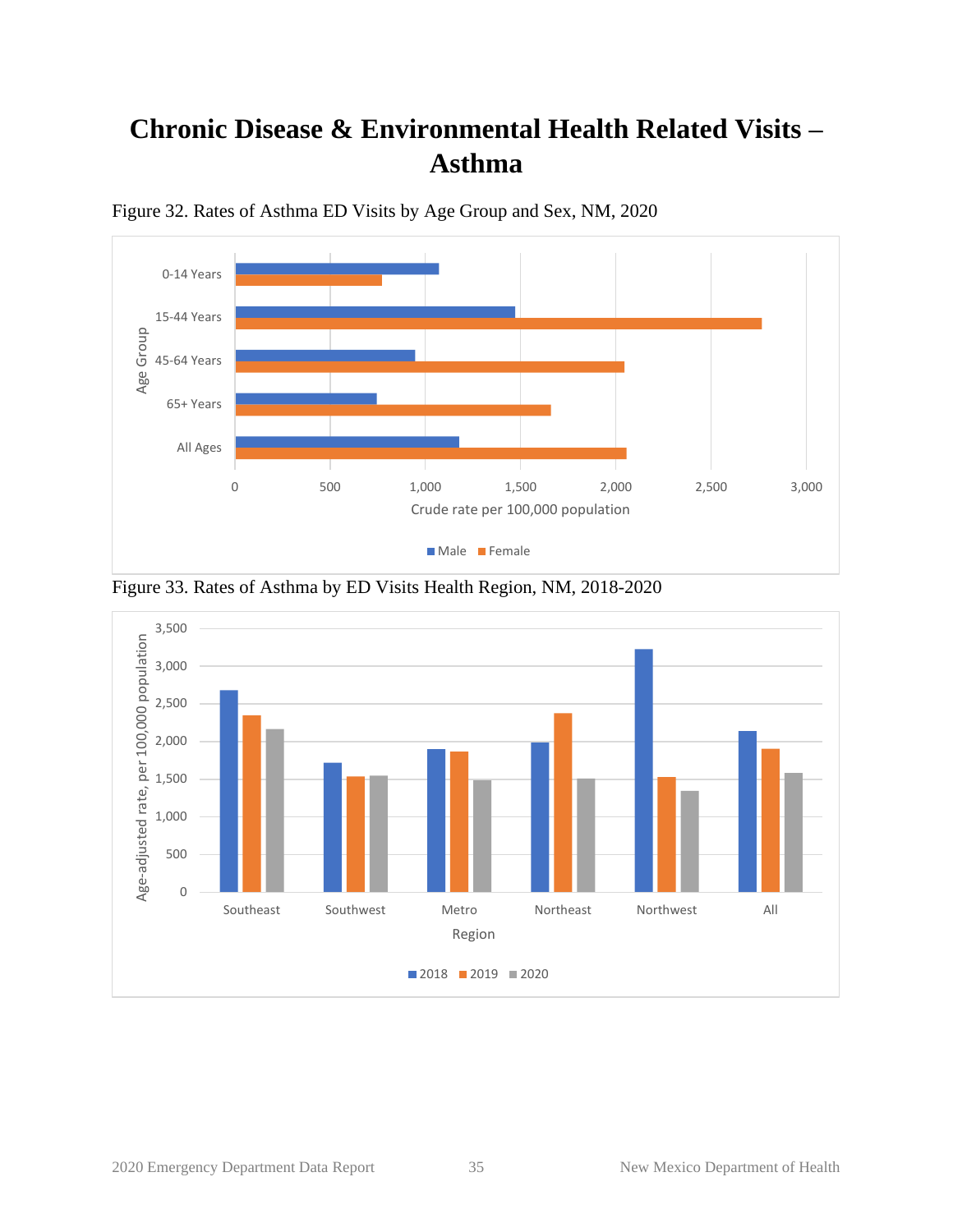### **Injury**



<span id="page-35-1"></span><span id="page-35-0"></span>Figure 34. Rates of Opioid Overdose ED Visits by Age Group and Sex, NM, 2020

<span id="page-35-2"></span>Figure 35. Rates of Opioid Overdose ED Visits by Health Region, NM, 2018-2020

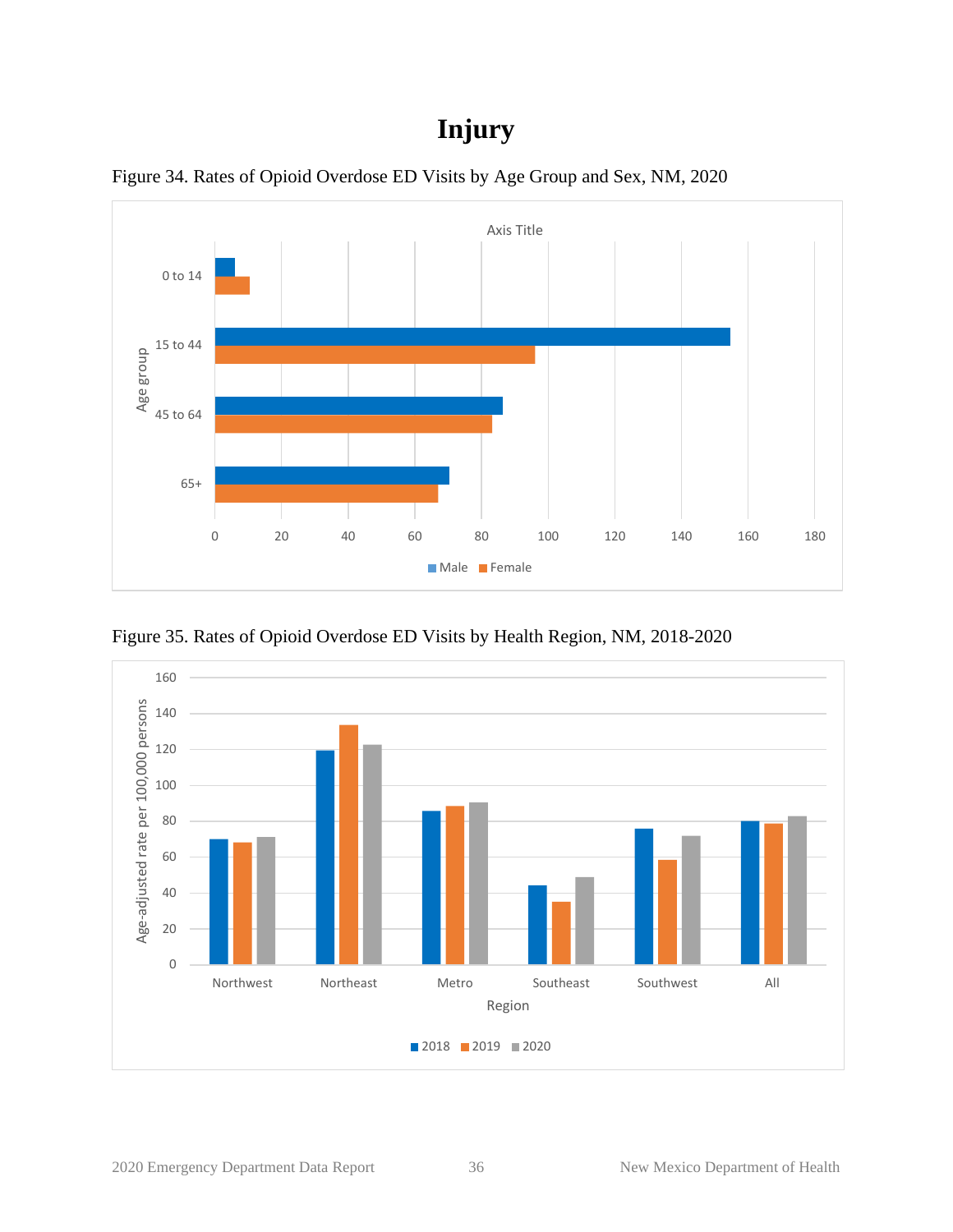

<span id="page-36-0"></span>Figure 36. Rates of Heroin Overdose ED Visits by Age Group and Sex, NM, 2020

Note: there were no heroin overdose visits observed in the 0-14 age group in 2020

<span id="page-36-1"></span>

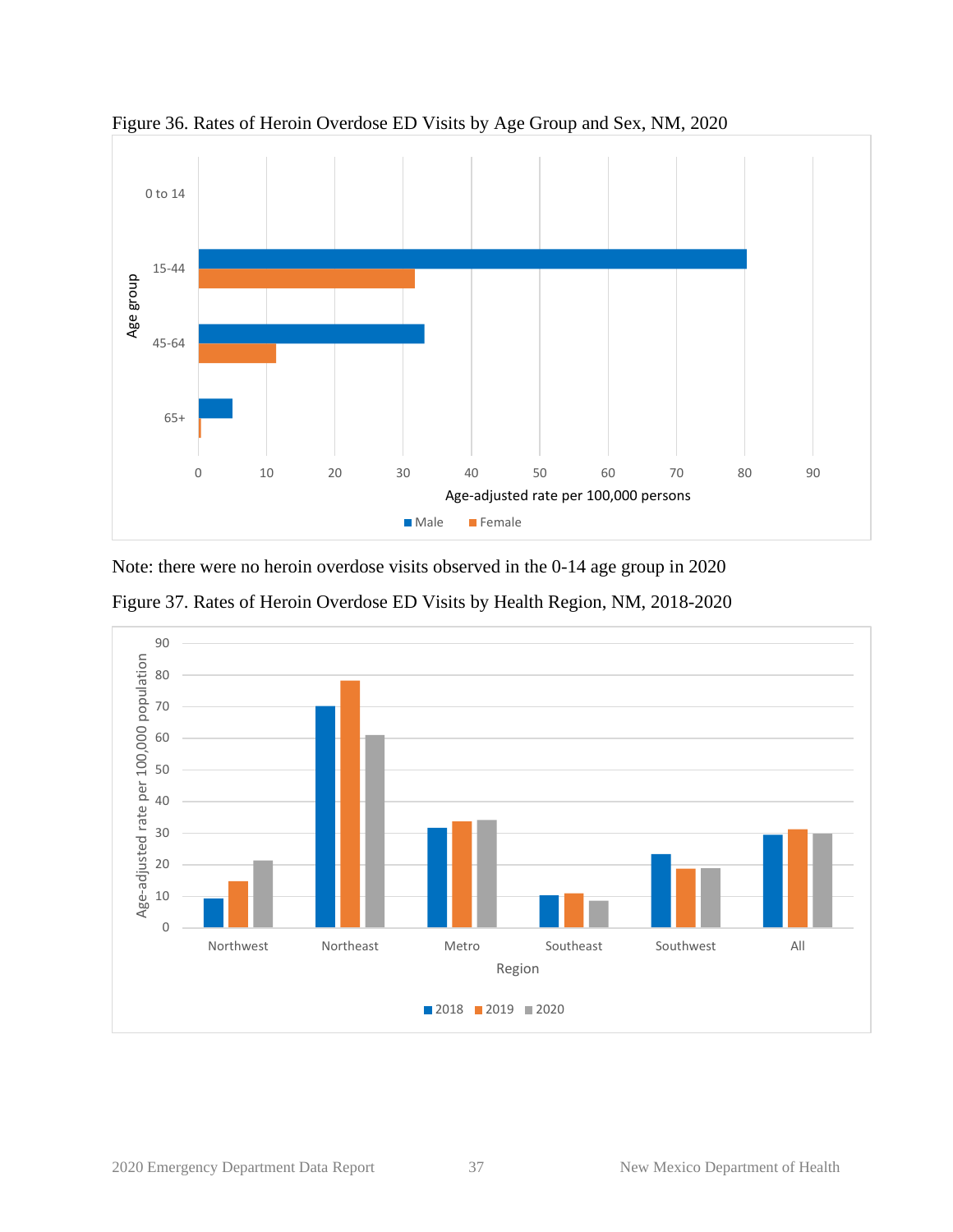

<span id="page-37-0"></span>Figure 38. Rates of Fall Injury ED Visits by Age Group and Sex, NM, 2020

<span id="page-37-1"></span>Figure 39. Rates of Fall Injury ED Visits by Health Region, NM, 2018-2020

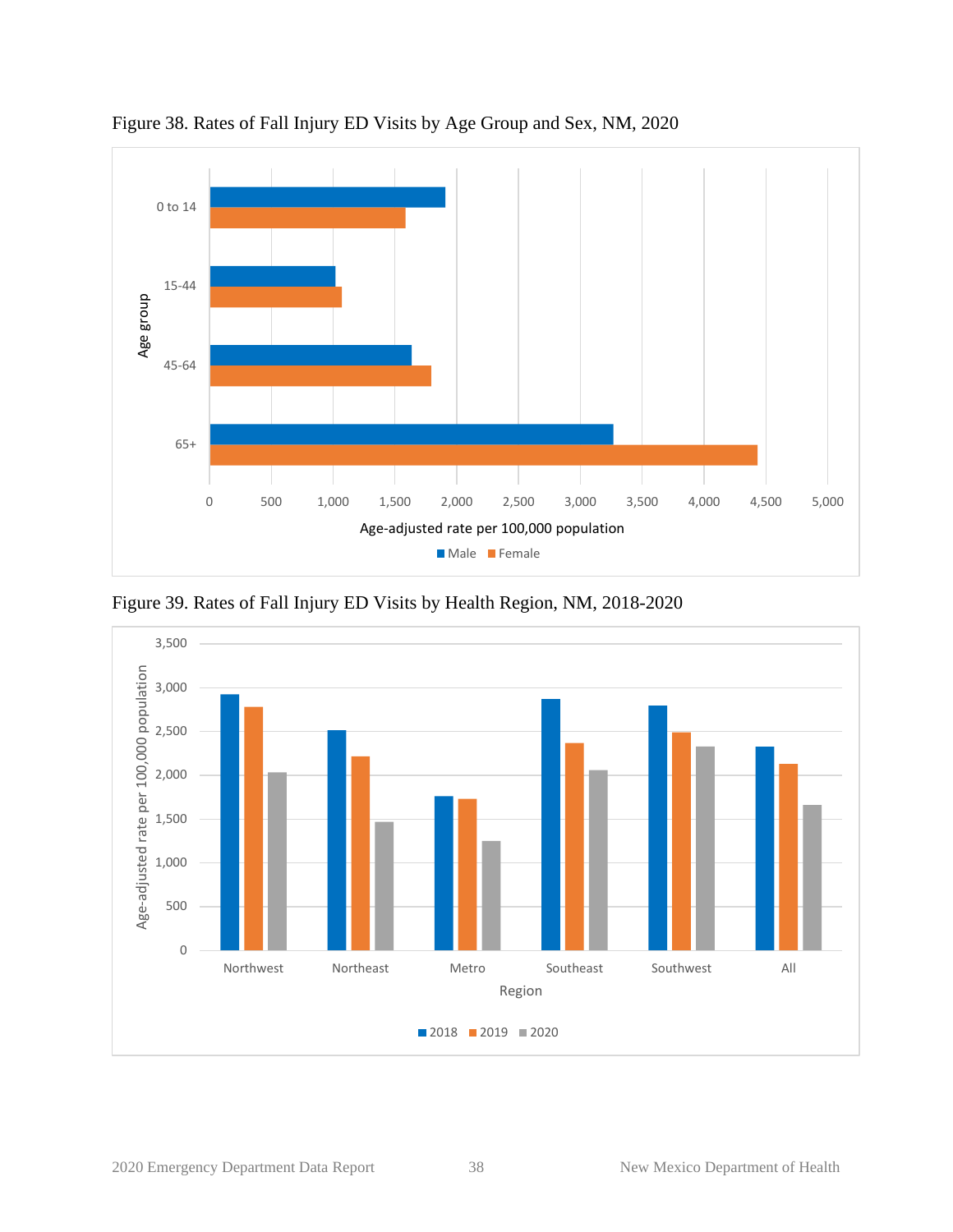

<span id="page-38-0"></span>Figure 40. Rates of Motor Vehicle Accident ED Visits by Age Group and Sex, NM, 2020

<span id="page-38-1"></span>Figure 41. Rates of Motor Vehicle Accident ED Visits by Health Region, NM, 2018-2020